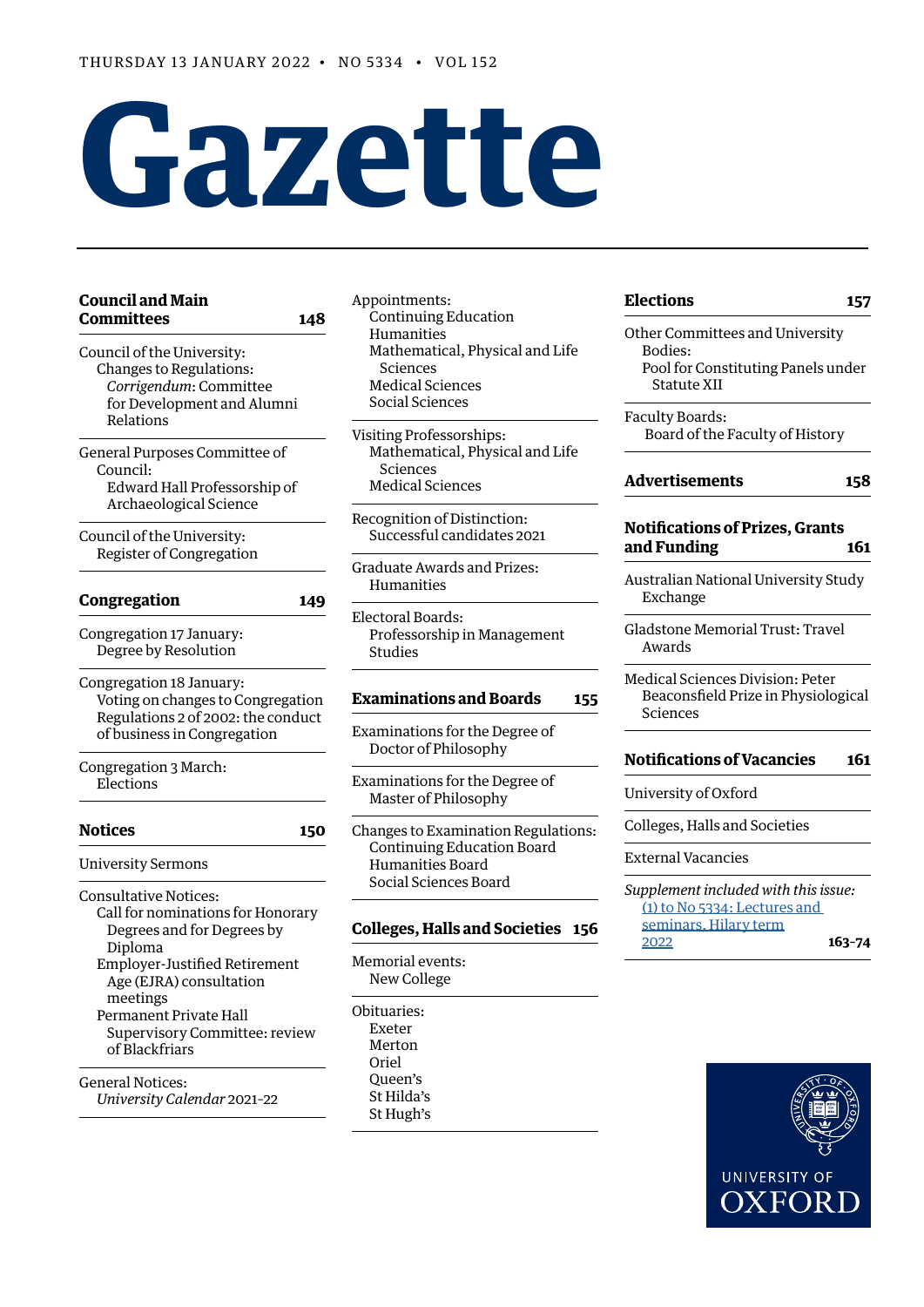# <span id="page-1-0"></span>Council and Main Committees

# **Council of the University**

# **Changes to Regulations**

*CORRIGENDUM*: COMMITTEE FOR DEVELOPMENT AND ALUMNI RELATIONS

When amendments were made to the regulations in order to disband the Committee for Development and Alumni Relations (*Gazette* [No 5333,](https://gazette.web.ox.ac.uk/sites/default/files/gazette/documents/media/9_december_2021_-_no_5333_redacted.pdf#page=2)  [9 December 2021, p140\)](https://gazette.web.ox.ac.uk/sites/default/files/gazette/documents/media/9_december_2021_-_no_5333_redacted.pdf#page=2), an error was made in the numbering of one set of affected regulations. The affected regulations are Part 11 of Council Regulations 2 of 2004 (not Council Regulations 2 of 2002, as originally published).

# **General Purposes Committee of Council**

The General Purposes Committee of Council has made the following changes to regulations, to come into effect on **28 January**.

# **Edward Hall Professorship of Archaeological Science**

# *Explanatory Note*

The following changes, made on the recommendation of the Social Sciences Division, update outdated wording in the regulations. The changes are also made to formalise the trust created by the gifts received.

#### *Text of Regulations*

In Council Regulations 24 of 2002, amend the section concerning the Edward Hall Professorship of Archaeological Science as follows (new text underlined, deleted text struck through):

# '*Edward Hall Professorship of Archaeological ScienceArchaeological Science Professorship Fund*

1. The University receives with gratitude gifts to be held as permanent endowment on the trusts declared in this regulation. Further money or property may be paid or transferred to

the University as either expendable or permanent endowment to be held on the same trusts. The assets so held will be known as the Archaeological Science Professorship Fund ("the Fund").

2. The University shall retain as permanent endowment those of the assets in the Fund which are contributed on the express understanding that they are to be treated as permanent endowment ("the Permanent Endowment").

3. The University shall (a) apply the income of the Permanent Endowment; and (b) apply the income and, in its discretion, the capital of the remainder of the Fund for the advancement of education for the benefit of the public by establishing and maintaining a post that shall be called the Edward Hall Professor of Archaeological Science ("the Professor").

1.4. The Edward HallProfessor of Archaeological Science shall undertake research, lecture and give instruction in Archaeological Science.

5. The Fund shall be used to pay the salary and expenses of the Professor and associated overheads. If the salary, expenses and overheads of the Professor are wholly or partly covered from other sources or there are further funds available, there shall be discretion to apply the income of the Fund to support the Professor's research; to make acquisitions of items to support the work of the Professor; or to support the work of the Professor in any other manner.

2.6. The <del>p</del>Professor shall be elected by an electoral board consisting of:

# (1) the Vice-Chancellor; or, if the Principal of Linacre College is Vice-Chancellor, a person appointed by Council;

(2) the Principal of Linacre College, or, if the Principal is unable or unwilling to act, a person appointed by the Governing Body of Linacre College;

(3) a person appointed by the Governing Body of Linacre College;

(4), (5) two persons appointed by Council;

(6)-(8) three persons appointed by the Life and Environmental Sciences Board;

(6) a person appointed by the Social Sciences Board;

 $\left(\frac{1}{2}\right)$  a person appointed by the Mathematical, Physical and Life Sciences Board;

(8), (9) two persons appointed by the School of Archaeology.

7. The **pProfessor shall be subject** to the General Provisions of the decreeregulations concerning the duties of professors and to those Particular Provisions of the same decreeregulations which are applicable to this chair.

8. The University shall have power to pay out of the income of the Fund all costs of and incidental to the creation of the Fund and the management and administration of the Fund and the post.

9. The University may exercise any of its corporate powers in the management and administration of the Fund in so far as those powers are not inconsistent with these regulations.

10. Regulations 1–5 and 8–12 shall be deemed to be Trust Regulations under the provisions of Part D of Statute XVI.

11. Subject to regulation 12, Council may amend, repeal or add to these regulations in accordance with Part D of Statute XVI, but no amendment is valid if it would cause the Fund to:

(1) cease to be exclusively charitable according to the law of England and Wales; or

(2) be outside the objects of the University.

12. Any amendment to regulation 3 is an amendment to the main objects of the Fund for the purposes of Part D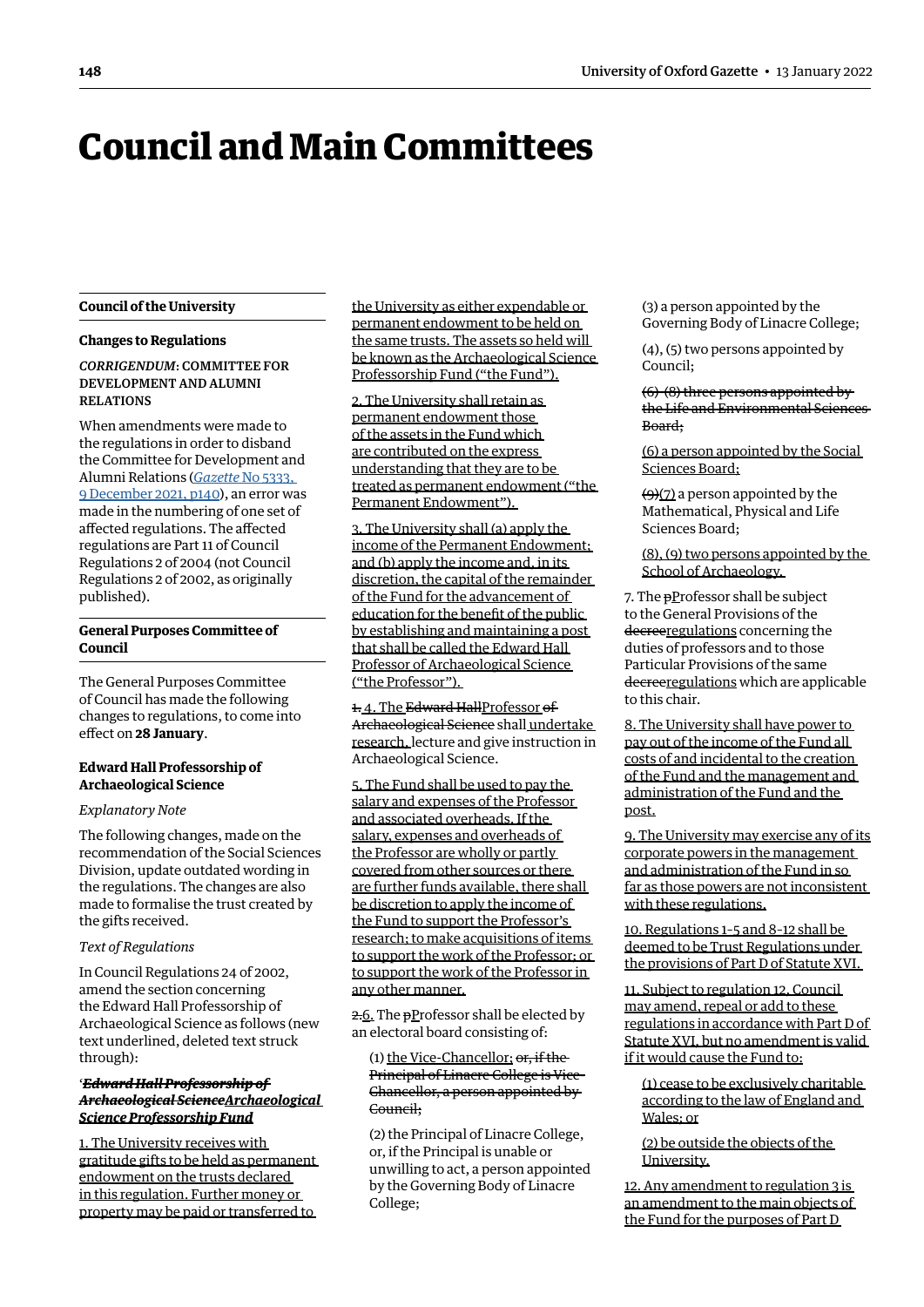# Congregation

<span id="page-2-0"></span>of Statute XVI and must be approved both by Congregation of the University and subsequently by Her Majesty in Council.'

#### **Council of the University**

#### **Register of Congregation**

The Vice-Chancellor reports that the following names have been added to the Register of Congregation:

Alcock, J, Saïd Business School Armanios, D E, St Anne's Bruno, R, St Peter's Geddes, S L C, Christ Church Griffin, P N, Queen's Hastings, R J, Saïd Business School Honey, A P, Faculty of English Language and Literature Howlett, E A, Natural History Museum Lazikani, A, Faculty of English Language and Literature Lidster, A E, Jesus College Lowe, C E, Assurance Directorate Mushakavanhu, T, St Anne's Reeves, M F, St Hugh's Scobie, R E, Faculty of English Language and Literature Soong, J, Oriel Suleman, M, Population Health

# **Divisional and Faculty Boards**

For changes to regulations for examinations see '[Changes to](#page-9-1)  [Examination Regulations](#page-9-1)' below.

**Congregation** 17 January

#### **Degree by Resolution**

*This content has been removed as it contains personal information protected under data protection legislation. Members of the University with a SSO [account can log in to read the redacted](https://unioxfordnexus.sharepoint.com/sites/PublicAffairsDirectorate-Gazette/Online%20Gazette%20Issues/Gazette%202021-22/13%20January%202022%20-%20No%205334.pdf#page=3)  content.*

# **Congregation** 18 January

# **Voting on changes to Congregation Regulations 2 of 2002: the conduct of business in Congregation**

(For explanatory note and text of changes to regulation see *[Gazette](https://gazette.web.ox.ac.uk/sites/default/files/gazette/documents/media/9_december_2021_-_no_5333_redacted.pdf#page=3)* No [5333, 9 December 2021, p141.\)](https://gazette.web.ox.ac.uk/sites/default/files/gazette/documents/media/9_december_2021_-_no_5333_redacted.pdf#page=3)

#### **Meeting information**

The meeting of Congregation is cancelled. The sole business comprises questions to which no opposition has been notified and in respect of which no request for adjournment has been received, and the Vice-Chancellor will accordingly declare the changes to regulations carried without a meeting under the provisions of Sect 7 (1) of Statute VI.

#### **Congregation** 3 March

# **Elections**

# OTHER COMMITTEES AND UNIVERSITY BODIES

Pool for Constituting Panels under Statute XII

# FACULTY BOARDS Faculty of History

Details are in ['Elections'](#page-10-1) section below.

#### **Note on procedures in Congregation**

¶ Business in Congregation is conducted in accordance with Congregation Regulations 2 of 2002 ([https://governance.admin.](https://governance.admin.ox.ac.uk/legislation/congregation-regulations-2-of-2002) [ox.ac.uk/legislation/congregation](https://governance.admin.ox.ac.uk/legislation/congregation-regulations-2-of-2002)[regulations-2-of-2002](https://governance.admin.ox.ac.uk/legislation/congregation-regulations-2-of-2002)). A printout of these regulations, or of any statute or other regulations, is available from the Council Secretariat on request. A member of Congregation seeking advice on questions relating to its procedures, other than elections, should contact Mrs R Thomas at the University Offices, Wellington Square (telephone: (2)80317; email [rebecca.](mailto:rebecca.thomas@admin.ox.ac.uk) [thomas@admin.ox.ac.uk](mailto:rebecca.thomas@admin.ox.ac.uk)); questions relating to elections should be directed to the Elections Office (email: [elections.](mailto:elections.office@admin.ox.ac.uk) [office@admin.ox.ac.uk](mailto:elections.office@admin.ox.ac.uk)).

**While COVID-19 working restrictions remain in place, any notice that needs to be given to the Registrar in writing should be sent by email to [registrar@](mailto:registrar%40admin.ox.ac.uk?subject=) [admin.ox.ac.uk.](mailto:registrar%40admin.ox.ac.uk?subject=) Notices sent to the University Offices may not be received.**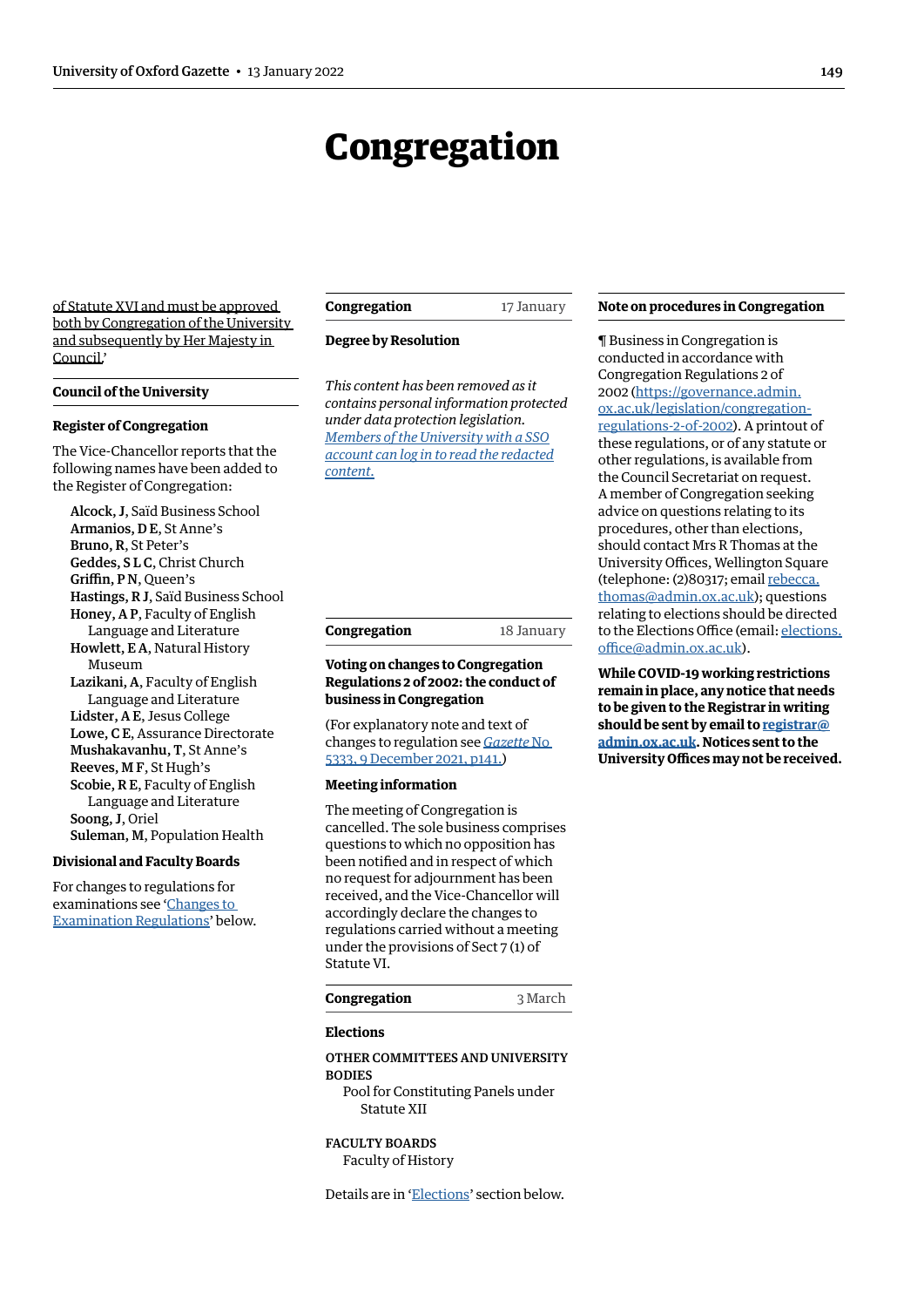# <span id="page-3-0"></span>Notices

# **University Sermons**

#### **Hilary term**

Any changes to the following schedule will be published in the *Gazette*.

*8am, Thur 13 Jan*: The Revd Canon Professor Mark D Chapman, Vice-Principal, Ripon College Cuddesdon. *Holy Communion (Latin), St Mary's*

*3.30pm, Sun 16 Jan*: Professor Teresa Morgan, Oriel. *Latin Litany and Sermon, St Mary's*

*10am, Sun 23 Jan*: Professor Anthony G Reddie, Regent's Park. *Macbride Sermon, Hertford*

*5.30pm, Sun 6 Feb*: Baroness Hunt of Bethnal Green. *University Sermon and Inter-Collegiate Evensong, St Mary's*

*10.30am, Sun 20 Feb*: The Revd Dr Sharon Prentis, Dean of Ministry, St Mellitus College. *University Sermon, St Mary's*

*6.15pm, Sun 27 Feb*: Mr Michael Symmons Roberts, poet. *University Sermon on the Grace of Humility, St Hugh's*

*\*6pm, Sun 6 Mar*: The Very Revd Dr Robert Gay, Prior, Blackfriars. *Sermon for the Annunciation of the Blessed Virgin, Oriel*

\* On this day Doctors will wear their robes

# **Consultative Notices**

# **Call for nominations for Honorary Degrees and for Degrees by Diploma**

Honorary degrees are conferred annually at Encaenia. Degrees by diploma are conferred on heads of state and royalty. Members of Congregation are encouraged to nominate individuals on whom such degrees might be conferred. Nominations are welcome all year round – names submitted on or before **28 January 2022** will be considered by the Honorary Degrees Committee for an honorary degree at Encaenia in 2023.

The Honorary Degrees Committee is charged with considering nominations received, consulting Council and making recommendations to Congregation. The committee appreciates the time taken by members of Congregation to bring names to its attention. It will be re-considering names brought to it in the last three years and hopes to receive a wide and diverse selection of new names to add to those.

When considering possible honorands, the committee will focus on individuals in the following categories:

**1** those of high academic distinction in the fields of research and scholarship of specific interest to the University of Oxford

**2** those distinguished in the visual, literary, musical and performing arts

**3** those distinguished in business and industry

**4** those who have played a distinguished role in public life, for example in contributing to progress and change in society

**5** those who have made a significant contribution to the activities of the University of Oxford – such individuals would normally also fall into one of the categories above.

Within the categories above the committee will aim to produce a balanced and diverse list, which takes account of the global dimension that characterises this University's activities.

It has adopted a target that at least half of the final list of names proposed to Congregation for the conferment of honorary degrees will be women and/ or minorities. Members of Congregation are therefore encouraged to nominate individuals of conspicuous distinction with particular reference to diversity.

Honorary degrees will not be conferred on anyone who holds, or who has retired from, a resident teaching, research or administrative post within the University or in any college or other society, except in exceptional circumstances

such as distinguished service outside the terms of his or her paid service. In these circumstances, a proposal for an honorary MA may be put forward.

Nominations for honorary degrees and for degrees by diploma should be submitted on the approved application form, which requires the name of the nominee and a short supporting paragraph. Further information, including the nomination form, is available at [https://governance.admin.](https://governance.admin.ox.ac.uk/committee-on-honorary-degrees) [ox.ac.uk/committee-on-honorary](https://governance.admin.ox.ac.uk/committee-on-honorary-degrees)[degrees](https://governance.admin.ox.ac.uk/committee-on-honorary-degrees) or from the Secretary to the Honorary Degrees Committee ([sarah.](mailto:sarah.cowburn@admin.ox.ac.uk) [cowburn@admin.ox.ac.uk\)](mailto:sarah.cowburn@admin.ox.ac.uk). The completed form should be returned to the Secretary by email under 'Strictly Confidential' cover.

While informal soundings within the University will often be desirable, every effort should be made to ensure that publicity is not at any stage given to any specific proposal for the conferral of an honorary degree. All nominations will be considered in strict confidence by the committee.

The names of people on whom degrees by diploma and honorary degrees have recently been conferred are published in the *[University Calendar](https://gazette.web.ox.ac.uk/university-calendar)* and [can](https://sharepoint.nexus.ox.ac.uk/sites/uasmosaic/governance/Documents/Conferred since 1989 -  Honorary degrees and degrees by diploma_April 2021.pdf)  [also be found](https://sharepoint.nexus.ox.ac.uk/sites/uasmosaic/governance/Documents/Conferred since 1989 -  Honorary degrees and degrees by diploma_April 2021.pdf) on the Committee for Honorary Degrees webpage at [https://governance.admin.ox.ac.uk/](https://governance.admin.ox.ac.uk/committee-on-honorary-degrees) [committee-on-honorary-degrees.](https://governance.admin.ox.ac.uk/committee-on-honorary-degrees)

# **Employer-Justified Retirement Age (EJRA) consultation meetings**

The University's EJRA 10-year Review Group is conducting a consultation on how the University should manage retirement while balancing the needs of all staff, whatever their career stage. Feedback received via town hall meetings will form an important element of the consultation.

Online town hall meetings will be held at 11am on 13 January and at 3pm on 3 February. To register for the meetings or obtain more information: [https://](https://staff.web.ox.ac.uk/working-at-oxford/ejra) [staff.web.ox.ac.uk/working-at-oxford/](https://staff.web.ox.ac.uk/working-at-oxford/ejra) eira.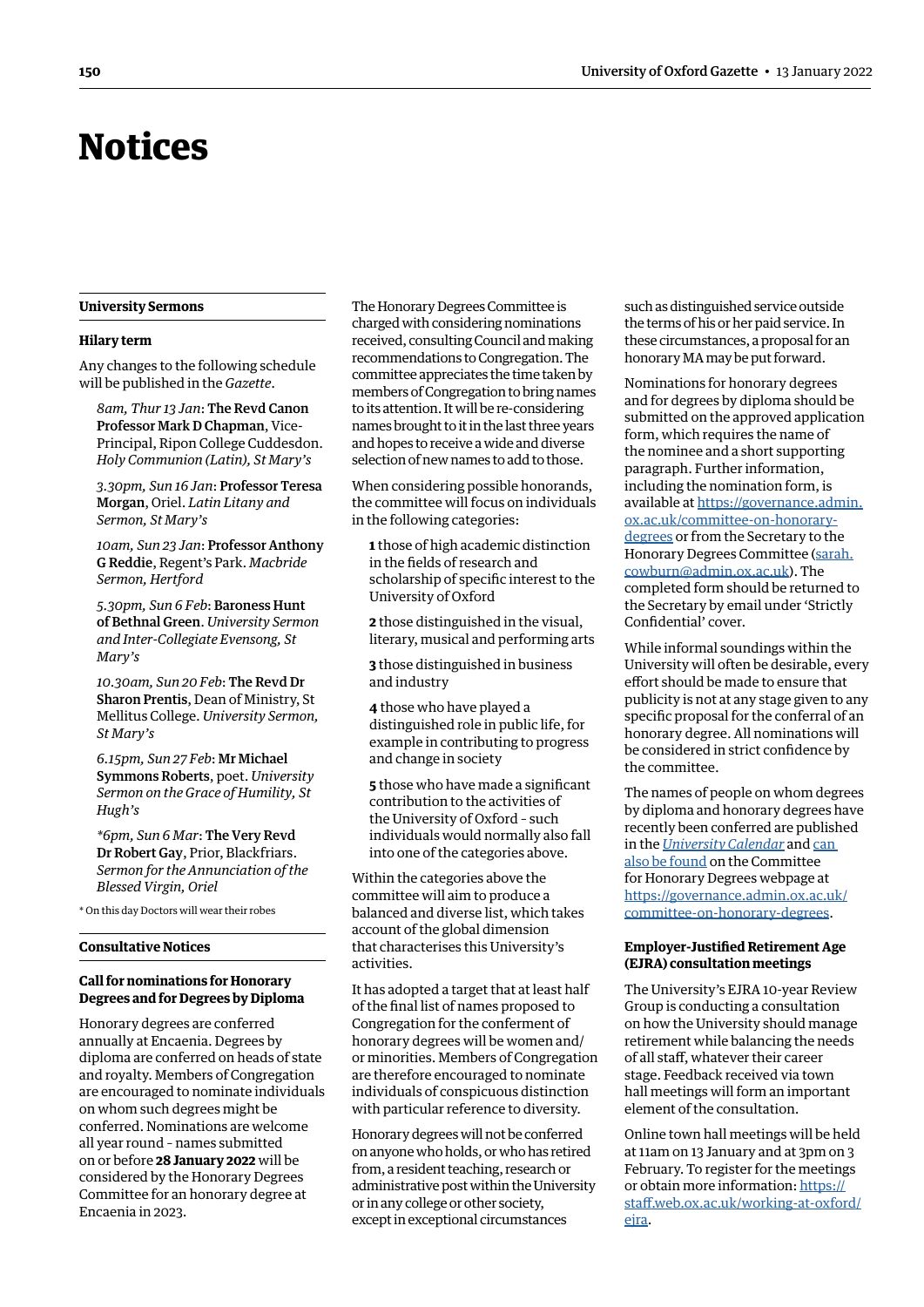# <span id="page-4-0"></span>**Permanent Private Hall Supervisory Committee**

#### REVIEW OF BLACKFRIARS

The Permanent Private Halls (PPH) Supervisory Committee, which is appointed by the Education Committee, has regulatory, monitoring and reporting functions in relation to the Permanent Private Halls. Under the University's agreement with the halls, each of them is to be reviewed in turn over a period of six years. On 14 June, the committee will conduct a review of Blackfriars. The review will focus on issues coming within the PPH Supervisory Committee's terms of reference. These may be found at: [https://governance.](https://governance.admin.ox.ac.uk/legislation/part-35-permanent-private-hall-supervisory-committee-subcommittee-of-the-education-commi) [admin.ox.ac.uk/legislation/](https://governance.admin.ox.ac.uk/legislation/part-35-permanent-private-hall-supervisory-committee-subcommittee-of-the-education-commi) [part-35-permanent-private-hall](https://governance.admin.ox.ac.uk/legislation/part-35-permanent-private-hall-supervisory-committee-subcommittee-of-the-education-commi)[supervisory-committee-subcommittee](https://governance.admin.ox.ac.uk/legislation/part-35-permanent-private-hall-supervisory-committee-subcommittee-of-the-education-commi)[of-the-education-commi.](https://governance.admin.ox.ac.uk/legislation/part-35-permanent-private-hall-supervisory-committee-subcommittee-of-the-education-commi) The PPH Supervisory Committee would welcome written comments on any matters falling within the terms of reference. Written comments should be sent to the Secretary to the PPH Supervisory Committee, Bhee Bellew, Education Policy Support, University Offices, Wellington Square, Oxford OX1 2JD (email: [bhee.bellew@admin.ox.ac.](mailto:bhee.bellew@admin.ox.ac.uk) [uk](mailto:bhee.bellew@admin.ox.ac.uk)), by **22 April**.

# **General Notices**

#### *University Calendar* **2021–22**

The Hilary term 2022 edition of the *University Calendar* has been published online at [https://gazette.](https://gazette.web.ox.ac.uk/university-calendar) [web.ox.ac.uk/university-calendar](https://gazette.web.ox.ac.uk/university-calendar) (single sign-on required).

The next update will be published at the start of Trinity term.

# **Appointments**

# **Continuing Education**

DIRECTOR OF THE DEPARTMENT FOR CONTINUING EDUCATION

Matthew Weait, BA MPhil Camb, MA Birkbeck, DPhil Oxf, Deputy Vice-Chancellor and Professor of Law and Society, University of Hertfordshire, has been appointed as Director of the Department for Continuing Education from 11 April 2022 with the title of Professor of Law and Society. Professor Weait will be a fellow of Harris **Manchester** 

# **Humanities**

#### HEAD OF THE HUMANITIES DIVISION

Daniel MacGregor Grimley, MA MPhil DPhil Camb, Professor of Music and Douglas Algar Tutorial Fellow, Merton, has been appointed as Head of the Humanities Division with effect from 1 January 2022.

# **Mathematical, Physical and Life Sciences**

# HEAD OF THE DEPARTMENT OF EARTH **SCIENCES**

The Mathematical, Physical and Life Sciences Board has conferred the Headship of the Department of Earth Sciences on Professor Mike Kendall, Professor of Geophysics and Fellow of St Cross, from 1 March 2022 to 30 September 2025.

# HEAD OF THE DEPARTMENT OF **STATISTICS**

The Mathematical, Physical and Life Sciences Board has conferred the Headship of the Department of Statistics on Professor Christl Donnelly, Professor of Applied Statistics and Fellow of St Peter's, from 1 October 2022 to 30 September 2025.

# REAPPOINTMENTS

Radek Erban, Associate Professor of Applied Mathematics, Professor of Mathematics and Fellow of Merton, from 7 December 2021

Jason Lotay, Associate Professor of Pure Mathematics (Geometry), Professor of Mathematics and Fellow of Balliol, from 6 December 2021

Hauke Marquardt, Associate Professor of Solid Earth Geosciences and Fellow of Worcester, from 1 December 2021

Pier Palamara, Associate Professor of Statistical and Population Genomics and Fellow of Corpus Christi, from 1 January 2022.

Ben Williams, Associate Professor of Engineering Science (Optical Diagnostics for Thermofluids) and Fellow of Jesus, from 1 January 2022

# **Medical Sciences**

# RICHARD PETO PROFESSOR OF EPIDEMIOLOGY

Zheng-Ming Chen, MB BS MSc Shanghai Medical, DPhil Oxf, Professor of Epidemiology in the Nuffield Department of Population Health and Director of China Programs in the Clinical Trial Service Unit, has been appointed to the Richard Peto Professorship of Epidemiology in the Nuffield Department of Population Health with effect from 1 January 2022. Professor Chen will be a fellow of Green Templeton.

# CONFERMENTS OF TITLE

# *Associate Professor*

Oliver Bannard, Nuffield Department of Medicine Isobel Barnes, Nuffield Department

- of Population Health
- Jelena Bezbradica Mirkovic, Nuffield Department of
- Orthopaedics, Rheumatology and Musculoskeletal Sciences
- Andrew Blackford, Department of Oncology
- Susan Bull, Nuffield Department of Population Health
- Ricardo Carnicer Hijazo, Radcliffe Department of Medicine
- Goylette Chami, Nuffield Department of Population Health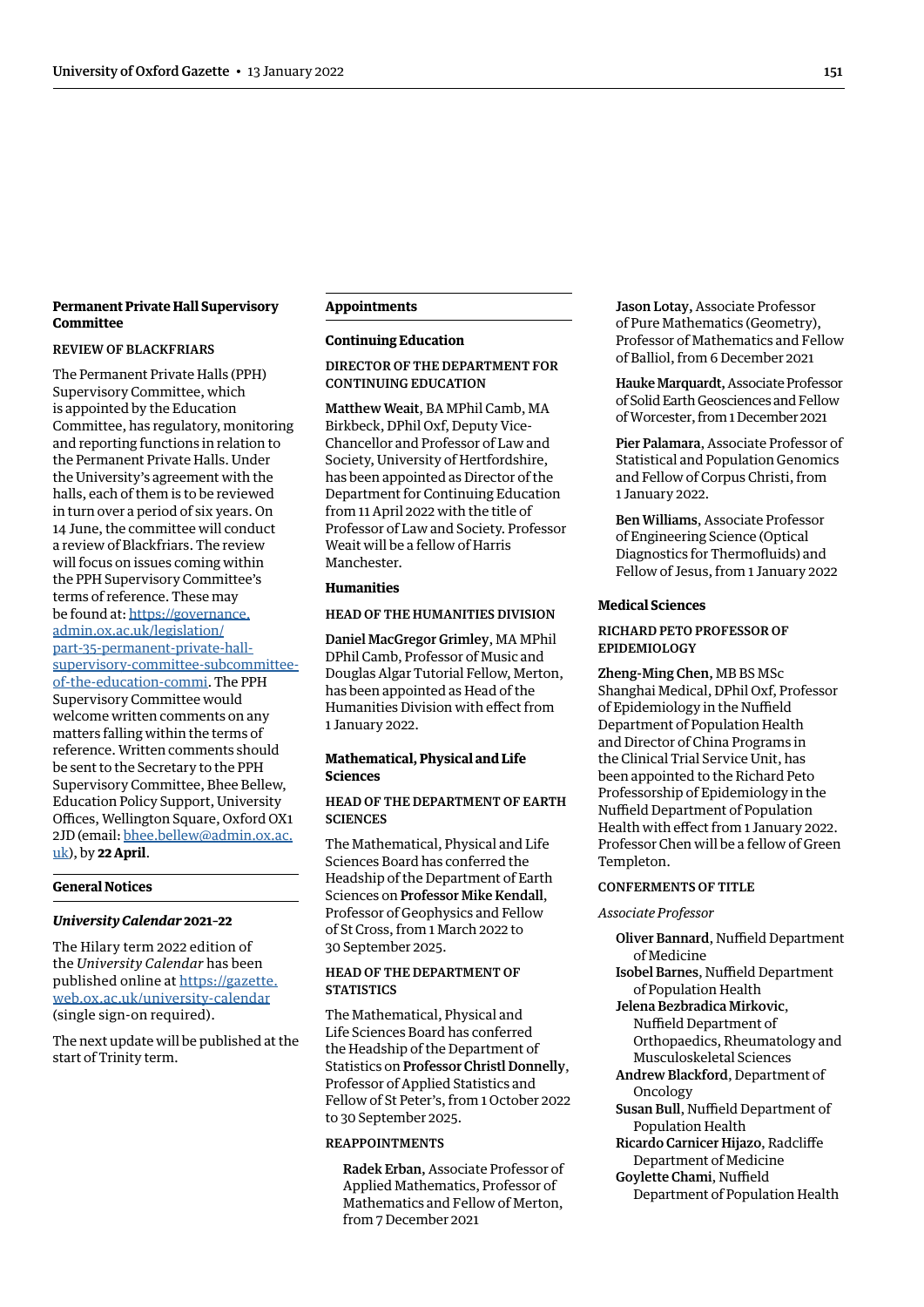<span id="page-5-0"></span>Yvonne Couch, Radcliffe Department of Medicine Nicola Curry, Radcliffe Department of Medicine John Dawes, Nuffield Department of Clinical Neurosciences Gillian Douglas, Radcliffe Department of Medicine Huaidong Du, Nuffield Department of Population Health Lise Estcourt, Radcliffe Department of Medicine Benjamin Fairfax, Department of Oncology Kerry Fisher, Department of Oncology Audrey Gerard, Nuffield Department of Orthopaedics, Rheumatology and Musculoskeletal Sciences Natalia Gromak, Sir William Dunn School of Pathology Rashan Haniffa, Nuffield Department of Medicine Jamie Hartmann-Boyce, Nuffield Department of Primary Care Health Sciences Jane Hirst, Nuffield Department of Women's and Reproductive Health Laurence Hunt, Department of Psychiatry Katie Jeffery, Radcliffe Department of Medicine Dorcas Kamuya, Nuffield Department of Medicine Angeliki Kerasidou, Nuffield Department of Population Health Usha Kini, Radcliffe Department of Medicine Hashem Koohy, Radcliffe Department of Medicine Ben Lacey, Nuffield Department of Population Health Regent Lee, Nuffield Department of Surgical Sciences Adam Lewandowski, Radcliffe Department of Medicine Katrina Lythgoe, Nuffield Department of Medicine Marion Mafham, Nuffield Department of Population Health Brian Marsden, Nuffield Department of Medicine

Rheumatology and Musculoskeletal Sciences Lynette Oyier, Nuffield Department of Medicine Bethan Psaila, Radcliffe Department of Medicine Pankaj Roy, Nuffield Department of Surgical Sciences Mark Sheehan, Nuffield Department of Population Health James Sheppard, Nuffield Department of Primary Care Health Sciences Natalie Staplin, Nuffield Department of Population Health Le Van Tan, Nuffield Department of

Stephen Mellon, Nuffield

Department of Orthopaedics,

Medicine

- Timoleon Theologis, Nuffield Department of Orthopaedics, Rheumatology and Musculoskeletal Sciences
- Sarah Tonkin-Crine, Nuffield Department of Primary Care Health Sciences
- Ladislav Valkovic, Radcliffe Department of Medicine
- Lidia Vasilieva, Department of Biochemistry
- Sridhar Vasudevan, Department of Pharmacology
- Merryn Voysey, Department of Paediatrics
- Timothy Walker, Nuffield Department of Medicine
- Ling Yang, Nuffield Department of Population Health

# **Social Sciences**

#### APPOINTMENTS

Rebekah Lee, DPhil Oxf; Associate Professor in African Studies, Oxford School of Global and Area Studies, and Fellow of Corpus Christi, from 1 January 2022 to 31 December 2026

Madeleine Reeves, PhD Camb; Associate Professor in the Anthropology of Migration, School of Anthropology and Museum Ethnography, and Fellow of St Hugh's from 1 January 2022 to 31 December 2026

# **Visiting Professorships**

# **Mathematical, Physical and Life Sciences**

Michael Daly, BSc Wales, PMD Harvard, PhD Leeds, President, Geological Society of London; Visiting Professor in Earth Sciences for a period of 3 years from 1 February 2022

Bruce Levell, BA DPhil Oxf; Visiting Professor in Earth Sciences from 1 February 2022

# **Medical Sciences**

Professor Mona Bafadhel, MB ChB Birm, PhD Leics, Nuffield Department of Medicine; Visiting Professor of Respiratory Medicine for a period of 3 years from 21 December 2021

Professor Olivier Jean Louis Henri Cussenot, BSc PhD MD Paris, Nuffield Department of Surgical Sciences; Visiting Professor of Urology for a period of 12 months from 1 January 2022

Professor Anne Duffy, MSc, MD, Department of Psychiatry; Visiting Professor of Psychiatry for a period of 3 years from 20 December 2021

Professor Tudor Alexandru Fulga, PhD, Associate Professor, Radcliffe Department of Medicine; Visiting Professor of Genome Biology for a further period of 14 months from 1 November 2021

Dr Bruno Holthof, MBA, PhD, MD, CEO, Oxford University Hospitals, and Senior Clinical Fellow; Visiting Professor of Health Innovation for a period of 3 years from 16 December 2021

Professor Kristine Krug, MA, DPhil, Department of Anatomy, Physiology and Genetics; Visiting Professor of Neuroscience for a period of 3 years from 20 December 2021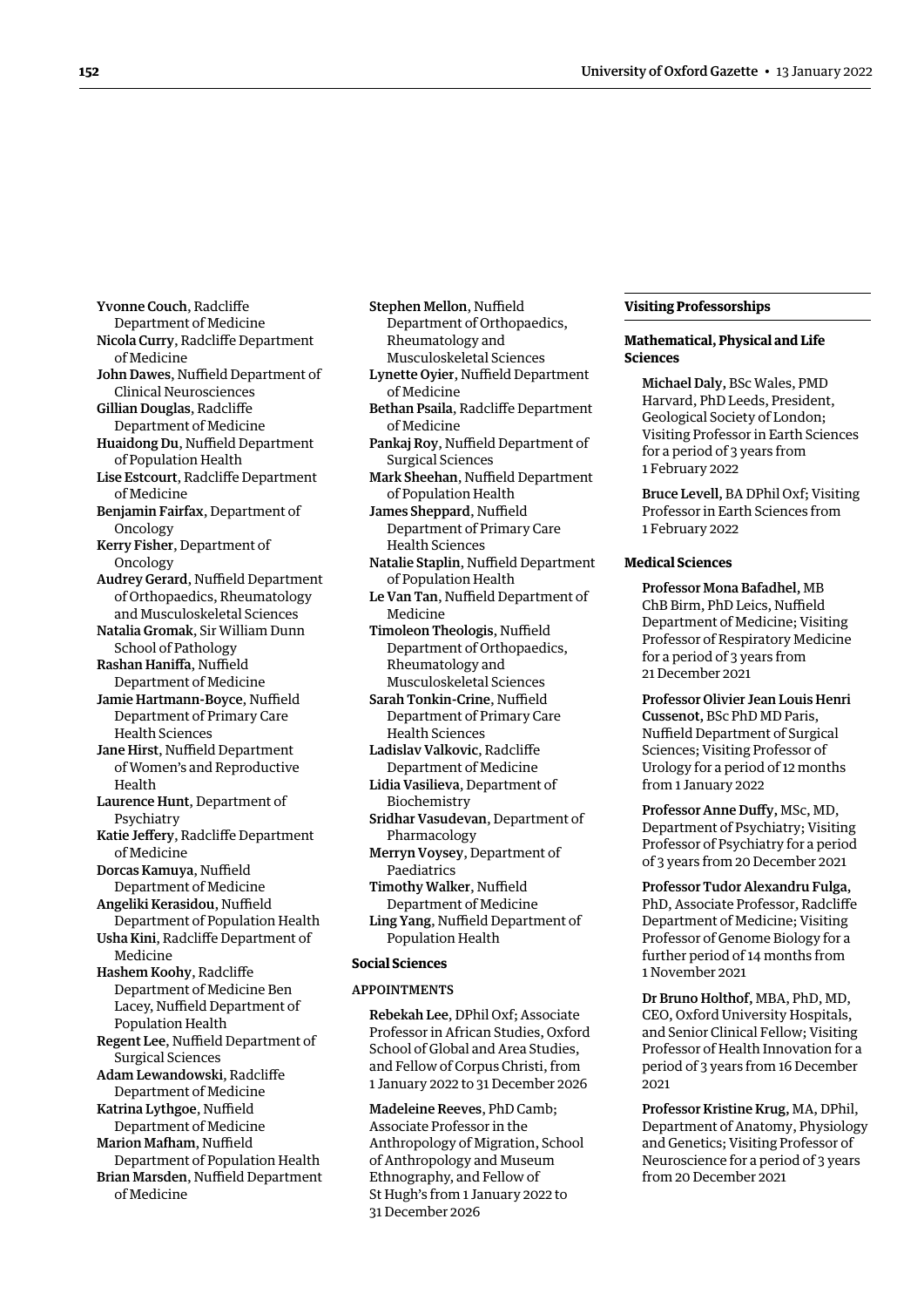Professor Gin S Malhi, BSc, MB ChB, MSt Oxf, MD NSW, Department of Psychiatry; Visiting Professor of Psychiatry for a period of 3 years from 13 December 2021

#### **Recognition of Distinction**

#### **Successful candidates 2021**

- Abigail Adams-Prassl, Professor of Economics Hazel Assender, Professor of Materials Mona Bafadhel, Professor of
- Respiratory Medicine Andrew Baldwin, Professor of NMR
- Spectroscopy and Biophysical Chemistry
- Christopher Beem, Professor of Mathematics and Theoretical Physics
- Teresa Bejan, Professor of Political Theory
- Sarah Blagden, Professor of Experimental Oncology
- Philip Blunsom, Professor of Computer Science
- Sanja Bogojevic, Professor of Law Pedro Bordalo, Professor of Financial Economics
- Thomas Bowden, Professor of Structural Biology

LucyBowes, Professor of Developmental Psychopathology

Dominic Brookshaw, Professor of Persian Literature and Iranian Culture

Michael Browning, Professor of Computational Psychiatry

Alexander Bullock, Professor of Structural and Chemical Biology

Theresa Burt de Perera, Professor of Animal Behaviour

- Jonathan Burton, Professor of Organic Chemistry
- Muhammed Cader, Professor of Neuroscience and Neurology
- Coralia Cartis, Professor of Numerical Optimization Susana Carvalho, Professor of
- Palaeoanthropology Peter Charbel-Issa, Professor of

Ophthalmology

Katrina Charles, Professor of Environmental Health Risks Erica Charters, Professor of the Global History of Medicine Phaik Yeong Cheah, Professor of Global Health John Christianson, Professor of Cell Biology Katherine Clarke, Professor of Greek and Roman Historiography Stefan Constantinescu, Professor of Cancer Signalling Justin Coon, Professor of Engineering Science Bruno Currie, Professor of Greek Literature Jan-Emmanuel De Neve, Professor of Economics and Behavioural Science Amy Dickman, Professor of Wildlife Conservation Cheryl Doss, Professor of International Development Jennifer Dowd, Professor of Demography and Population Health Susanna Dunachie, Professor of Infectious Diseases Omer Dushek, Professor of Molecular Immunology Matthew Dyson, Professor of Civil and Criminal Law Fumiko Esashi, Professor of Molecular Biophysics Mina Fazel, Professor of Adolescent Psychiatry Dominik Fischer, Professor of Ophthalmology Stephen Fisher, Professor of Political Sociology Mark Fricker, Professor of Plant Sciences Christopher Gerry, Professor of Public Health and Health Economics in Russia and Eastern Europe Nazila Ghanea, Professor of International Human Rights Law John-Paul Ghobrial, Professor of Modern and Global History Peter Ghosh, Professor of the History of Ideas Imogen Goold, Professor of Medical  $\overline{L}$ aw

Anne Goriely, Professor of Human Genetics Ulrike Grüneberg, Professor of Molecular Cell Biology Margaret Hillenbrand, Professor of Modern Chinese Literature and Culture Ling-Pei Ho, Professor of Respiratory Immunology Sally Hopewell, Professor of Clinical Trials and Evidence Synthesis Joshua Hordern, Professor of Christian Ethics David Howey, Professor of Engineering Science Wei Huang, Professor of Biological Engineering Matthew Husband, Professor in Psycholinguistics Sarosh Irani, Professor of Autoimmune Neurology Ben Jackson, Professor of Modern History Susan James Relly, Professor in Vocational Education Lars Jansen, Professor of Molecular Genetics Saad Jbabdi, Professor of Biomedical Engineering Howard Jones, Professor of Finance Akane Kawamura, Professor of Chemical Biology Ian Kiaer, Professor of Contemporary Art Jiuen Kiaer, Young Bin Min-KF Professor of Korean Linguistics Patricia Kingori, Professor of Global Health Ethics Morten Kringelbach, Professor of Neuroscience Teresa Lambe, Professor of Vaccinology and Immunology Charlie Louth, Professor of German and Comparative Literature Glen Loutzenhiser, Professor of Tax Law Anneke Lucassen, Professor of Genomic Medicine Lambros Malafouris, Professor of Cognitive and Anthropological Archaeology Andrew Markham, Professor of Computer Science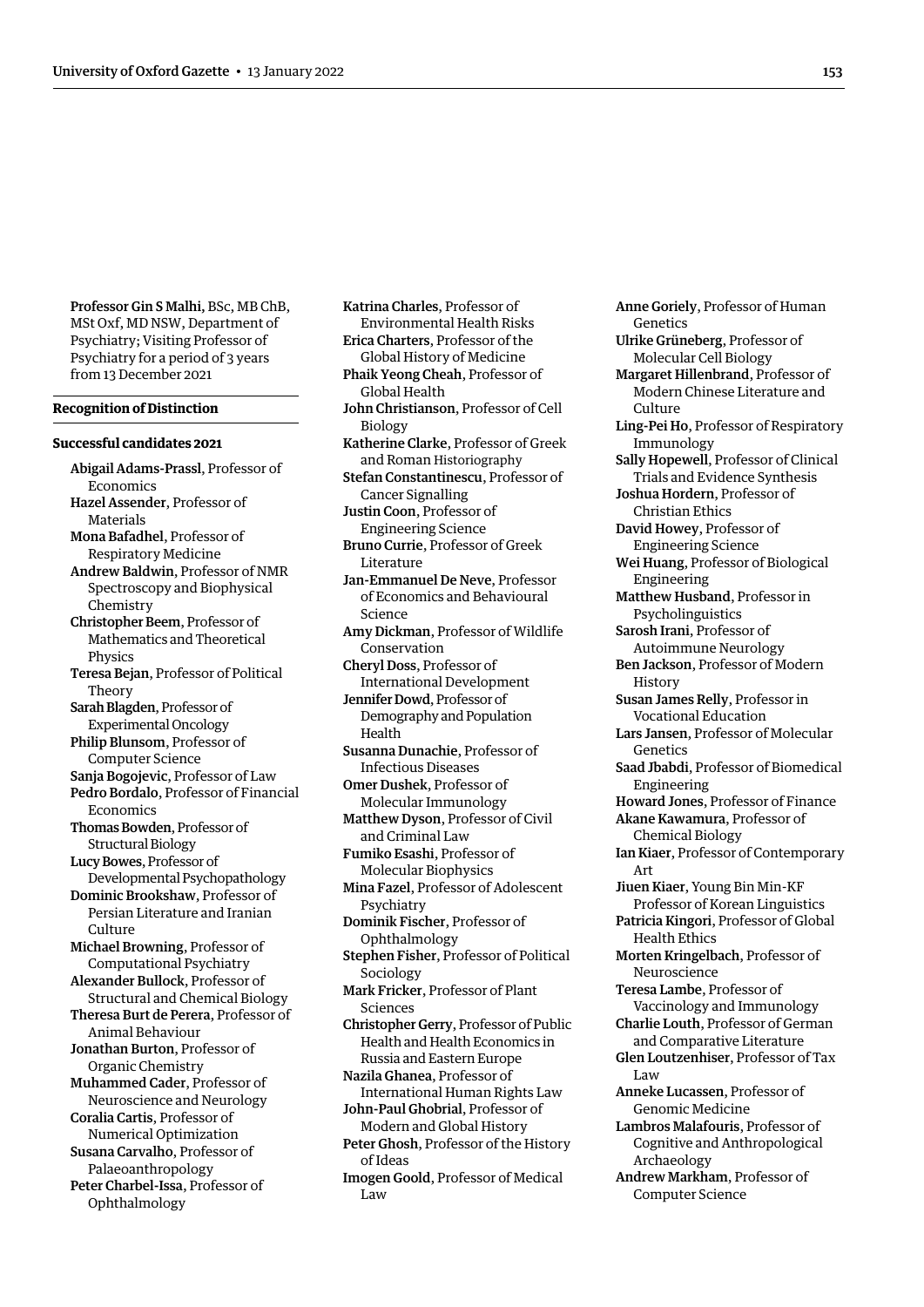<span id="page-7-0"></span>Richard Maude, Professor of Tropical Medicine Karolina Milewicz, Professor of International Relations Helen Moore, Professor of English Literature Robin Murphy, Professor of Experimental Psychology Sonali Nag, Professor of Psychology and Education Friederike Otto, Professor of Climate Impact Research Dimitris Papanikolaou, Professor of Modern Greek and Comparative Cultural Studies J P Park, June and Simon Li Professor in the History of Chinese Art Alexander Paseau, Professor of Mathematical Philosophy Elinor Payne, Professor of Phonetics and Phonology Stuart Peirson, Professor of Circadian Neuroscience Gail Preston, Professor of Plant– Microbe Interactions Joel Rasmussen, Professor of Historical and Philosophical Theology Sophie Ratcliffe, Professor of Literature and Creative Criticism Martin Ruhs, Professor of Political Economy Susanna-Assunta Sansone, Professor of Data Readiness Peter Scarborough, Professor of Population Health Martin Schmalz, Professor of Finance and Economics Annette Schuh, Professor of Molecular Diagnostics Benjamin Seymour, Professor of Clinical Neuroscience Yang Shi, Professor of Epigenetics Sebastian Shimeld, Professor of Evolutionary Developmental Biology Victoria Smith, Professor of Tephrochronology Matthew Snape, Professor of Paediatrics and Vaccinology Maria Stamatopoulou, Professor of Classical Archaelogy

Simon Stanworth, Professor of Transfusion Medicine and Haematology Nicolaos Stavropoulos, Professor of Law and Philosophy Sandy Steel, Professor of Law and Philosophy of Law Nikita Sud, Professor of the Politics of Development Carolyn Taylor, Professor of Oncology George Tofaris, Professor of Neurology and Translational Neuroscience Ruth Travis, Professor of Epidemiology Lindsay Turnbull, Professor of Plant Ecology Paul Turner, Professor of Paediatric Microbiology Antonios Tzanakopoulos, Professor of Public International Law Laura Van Broekhoven, Professor of Museum Studies, Ethics and Material Culture Kristin Van Zwieten, Professor of Law and Finance Vladyslav Vyazovskiy, Professor of Sleep Physiology David Wallom, Professor of Informatics Peter Watkinson, Professor of Intensive Care Medicine Dagan Wells, Professor of Reproductive Genetics **Graduate Awards and Prizes**

*This content has been removed as it contains personal information protected under data protection legislation. Members of the University with a SSO [account can log in to read the redacted](https://unioxfordnexus.sharepoint.com/sites/PublicAffairsDirectorate-Gazette/Online%20Gazette%20Issues/Gazette%202021-22/13%20January%202022%20-%20No%205334.pdf#page=8)  content.*

#### **Electoral Boards**

#### **Composition of Electoral Board**

The composition of the electoral board to the post below, proceedings to fill which are currently in progress, is as follows (appointing person/body given in brackets):

# PROFESSORSHIP IN MANAGEMENT **STUDIES**

Professor Richard Hobbs, PVC (*chair*) (Vice-Chancellor) Sir Michael Dixon (*ex officio*) Dr Richard Cuthbertson (Green Templeton) Professor Ann Langley (Council) Professor Jean Bartunek (Council) Professor Timothy Power (Social Sciences Division) Professor Sue Dopson (Saïd Business School)

Professor Sally Maitlis (Saïd Business School)

Professor Michael Smets (Saïd Business School)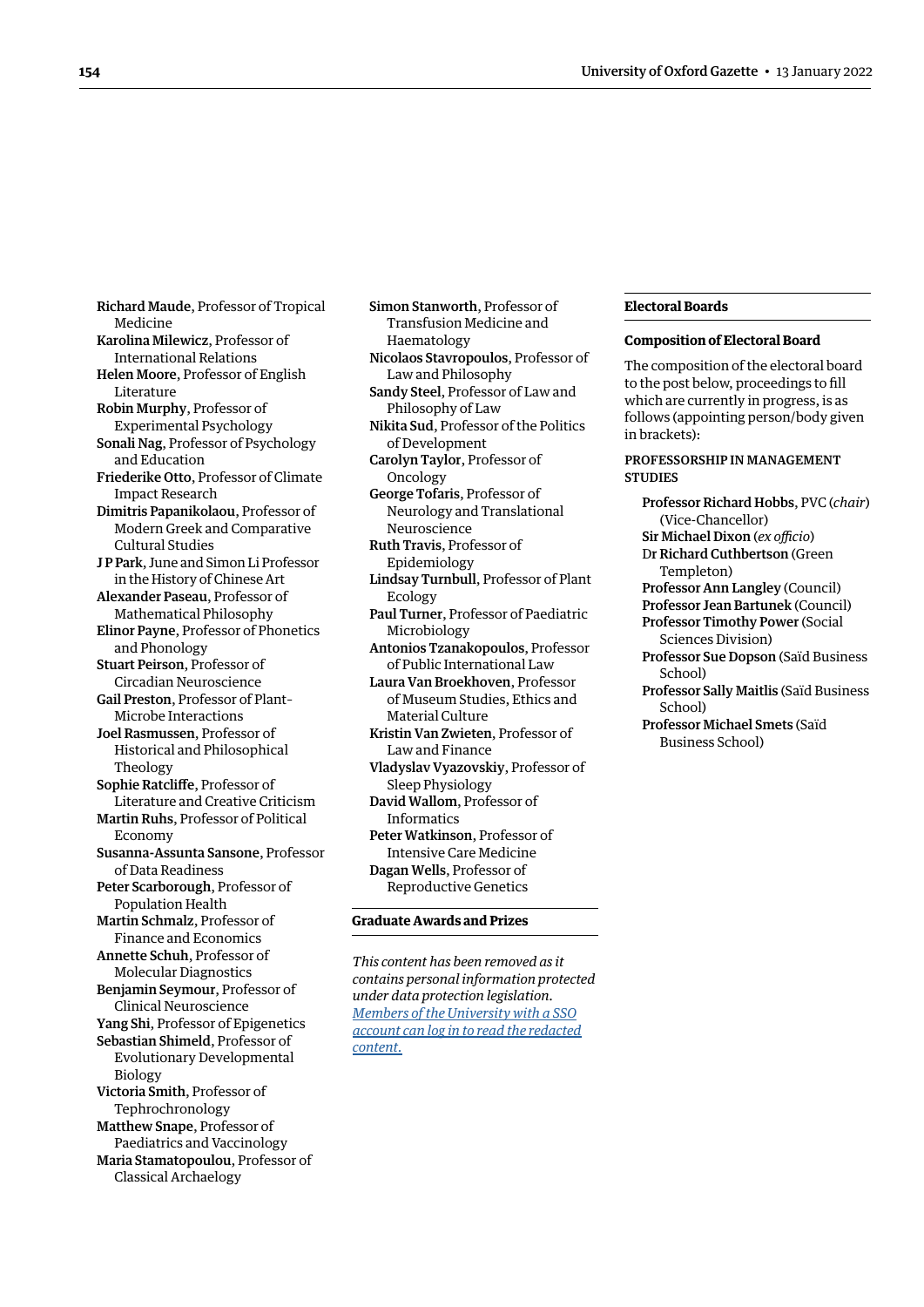# <span id="page-8-0"></span>Examinations and Boards

**Examinations for the Degree of Doctor of Philosophy**

*This content has been removed as it contains personal information protected under data protection legislation. Members of the University with a SSO [account can log in to read the redacted](https://unioxfordnexus.sharepoint.com/sites/PublicAffairsDirectorate-Gazette/Online%20Gazette%20Issues/Gazette%202021-22/13%20January%202022%20-%20No%205334.pdf#page=9)  content.*

> **Examinations for the Degree of Master of Philosophy**

> *This content has been removed as it contains personal information protected under data protection legislation. Members of the University with a SSO [account can log in to read the redacted](https://unioxfordnexus.sharepoint.com/sites/PublicAffairsDirectorate-Gazette/Online%20Gazette%20Issues/Gazette%202021-22/13%20January%202022%20-%20No%205334.pdf#page=9)  content.*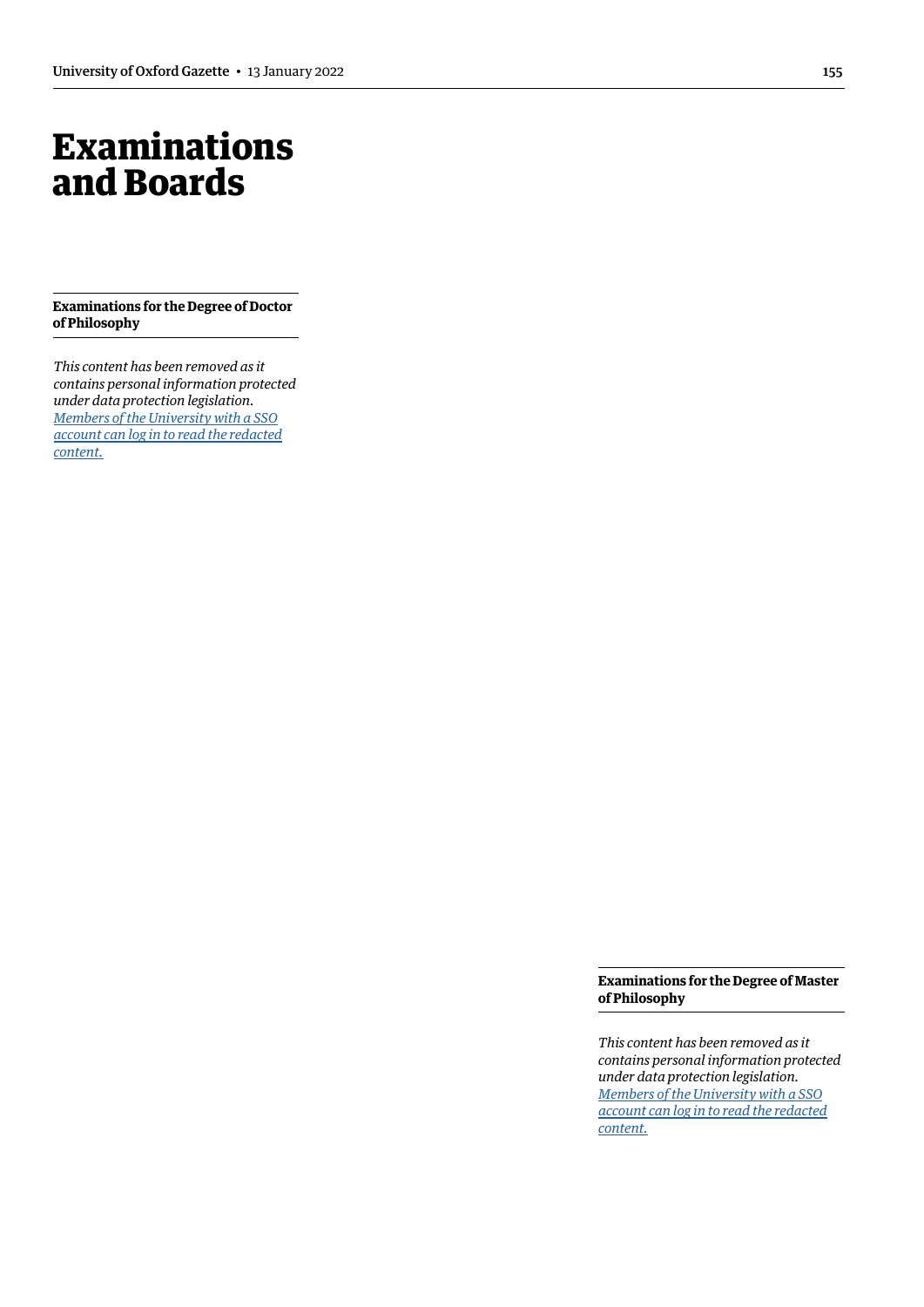# <span id="page-9-1"></span><span id="page-9-0"></span>**Changes to Examination Regulations**

For the complete text of each regulation listed below and a listing of all changes to regulations for this year to date, [please see https://gazette.web.ox.ac.uk/](https://gazette.web.ox.ac.uk/examination-regulations-0) examination-regulations-0.

# **Continuing Education Board**

# PGCERT IN TEACHING AND LEARNING IN HIGHER EDUCATION

to provide for presentation to be submitted outside online submission system

#### **Humanities Board**

# MST IN GLOBAL AND IMPERIAL **HISTORY**

amendment to assessment mode description for options

#### FHS OF MUSIC

correction of error in effective date of regulations published in *[Gazette](https://gazette.web.ox.ac.uk/sites/default/files/gazette/documents/media/22-07-21_fhs_of_music.pdf)* No [5321, 22 July 2021](https://gazette.web.ox.ac.uk/sites/default/files/gazette/documents/media/22-07-21_fhs_of_music.pdf)

#### **Social Sciences Board**

# RESEARCH DEGREES IN ARCHAEOLOGY RESEARCH DEGREES IN SOCIAL POLICY

AND INTERVENTION amendment to regulations to bring Special Regulations in line with current practice

MSC IN LAW AND FINANCE (a) amendment of existing option unit title (b) addition of new option unit: Buyside Private Equity – Advanced

MPHIL IN ECONOMICS addition of optional 2nd-year subject: Foundations of Machine Learning

# PGDIP IN ARTIFICIAL INTELLIGENCE FOR BUSINESS (PART-TIME) clarification of regulations

concerning transfer arrangements, and minor administrative amendments

#### PGDIP IN STRATEGY AND INNOVATION (PART-TIME)

amendment to the General and Special Regulations to reflect administrative changes to the programme

#### **Memorial events**

#### **New College**

A memorial service for Professor Laura Marcus, FBA (7 March 1956– 22 September 2021), Goldsmiths' Professor of English Literature and Fellow of New College 2010–21, will take place on Saturday 5 February at 1.45pm in New College Chapel. There will be tea in Hall after the service. All those wishing to attend are asked to contact the Chapel Administrator, Dr Lucy Harlow ([chapel.administrator@new.](mailto:chapel.administrator@new.ox.ac.uk) [ox.ac.uk](mailto:chapel.administrator@new.ox.ac.uk) or Oxford 618703).

# **Obituaries**

# **Exeter**

Colin George Richards, 26 November 2021; 1951. Aged 89.

# **Merton**

Ruth Barron, 12 November 2021; 1987. Aged 52.

Dr Derek Bergel, 9 December 2021;

1967. Aged 89. Brian Ripley, 10 November 2021;

1958. Aged 83.

Martin Roberts, 7 November 2021; 1960. Aged 80.

Nigel Harvey Webster, 11 July 2021; 1968. Aged 72.

# **Oriel**

George Gordon Macpherson, 14 November 2021; Emeritus Fellow.

# **Queen's**

C Martin Edwards, 15 October 2021; Fellow 1966–2009, Emeritus Fellow 2009–21. Aged 79.

H A O (Allen) Hill, 30 July 2021; Fellow 1965–2004, Honorary Fellow 2008–21. Aged 84.

# **St Hilda's**

Colleges, Halls and Societies

Cynthia Margot Watson, 5 December 2021; 1950. Aged 90. Ann Gwillim Parker (*née* Dickinson), 28 November 2021; 1947. Aged 92. Kathleen Mary Baker (*née* Potter), 18 December 2021; 1953. Aged 87.

# **St Hugh's**

Mrs Joanna Cory (*née* Lewis), 31 October 2021; 1950. Aged 90. Mrs Diana Lawrence (*née* Webb), 21 October 2021; 1957. Aged 82. Mrs Pamela Southerden (*née* Smith), 9 October 2021; 1972. Aged 67. Miss (Mary) Patricia Vaulk, 22 March 2018; 1940. Aged 97.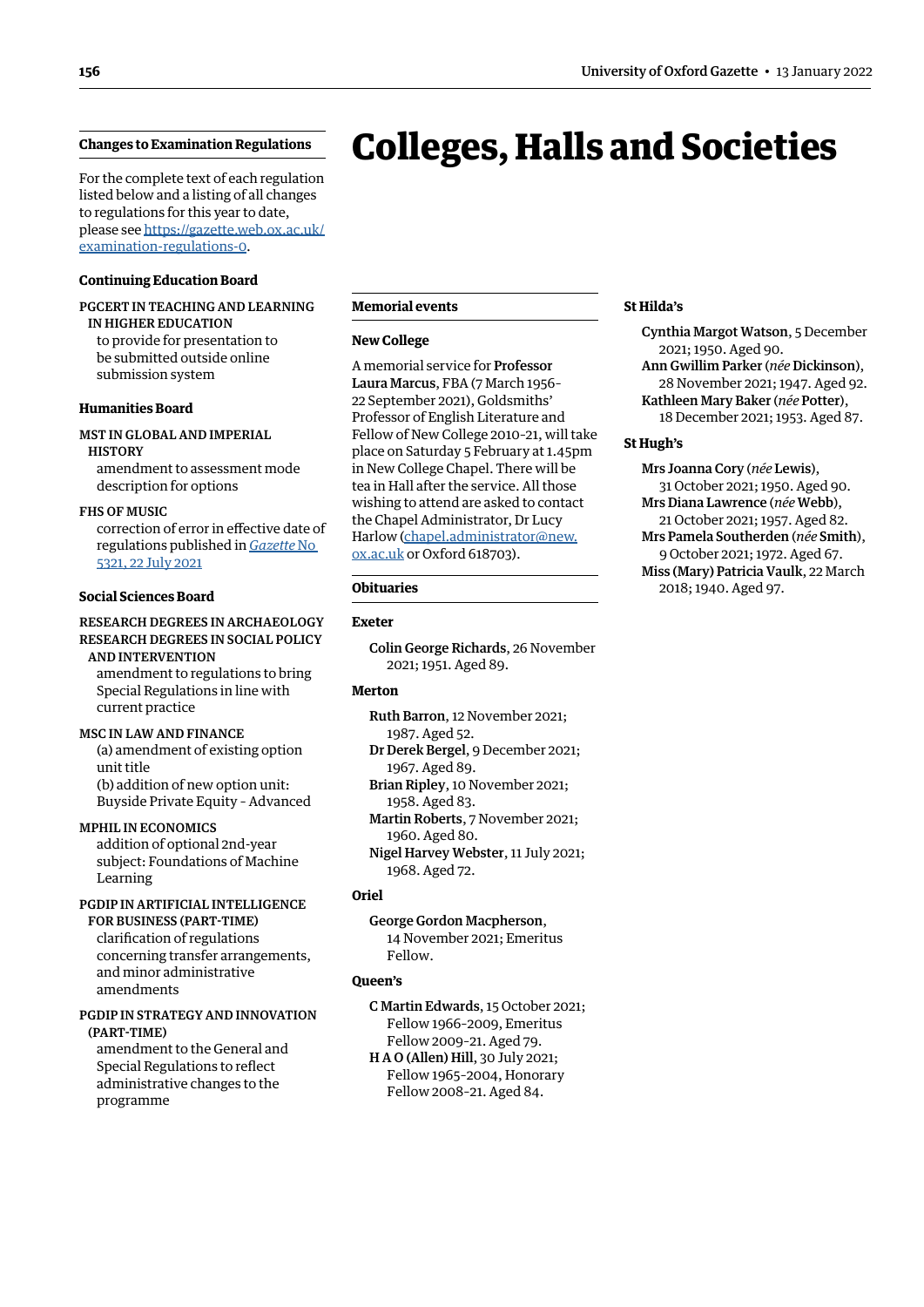# <span id="page-10-1"></span><span id="page-10-0"></span>**Elections**

# **Elections** 3 March

Please note: in the lists below, the names listed are simply those of the persons currently in office, whose terms of office are now coming to a close (thereby prompting all the vacancies now advertised for election).

#### **Call for nominations**

The nomination period for the elections below will remain open until **4pm on 3 February**. For further information, please contact the Elections Office (elections.office@admin.ox.ac.uk).

# **Other Committees and University Bodies**

# POOL FOR CONSTITUTING PANELS UNDER STATUTE XII

- One member of Congregation to whom Statute XII applies to represent Gardens, Libraries and Museums (GLAM), elected by members of Congregation to serve with immediate effect until the start of HT 2025 [*vice* Ms Wendy Shepherd]
- One member of Congregation to whom Statute XII applies, not necessarily representing any division and not in any case being nominated in a divisional capacity, elected by members of Congregation to serve with immediate effect until the start of MT 2025 [*vice* Professor Edmund Herzig]

It is expected that candidates for election to represent Gardens, Libraries and Museums (GLAM) will also be members of GLAM. Candidates for election to represent Congregation as a whole (ie in a non-divisional capacity) need only be a member of Congregation to whom Statute XII applies. However, please note that a candidate may not be nominated to more than one constituency on the same committee at the same time. For further information, please see the eligibility and amendments to nominations sections at General Information about Elections by Congregation – Governance and Planning ([https://governance.admin.ox.ac.uk/](https://governance.admin.ox.ac.uk/elections-by-congregation)

[elections-by-congregation\)](https://governance.admin.ox.ac.uk/elections-by-congregation). Statute XII applies to: (a) professors, readers and associate professors or lecturers; (b) any employee of the University who is a member of the Universities Superannuation Scheme or who would be a member if he or she had not been exempted under the provisions of Statute XIV. In Statute XII, any reference to 'a member of the academic staff' is a reference to a person to whom the statute applies (Statute XII, Section 3 (1) and (2) (https://governance.admin.ox.ac.uk/ legislation/statute-xii-academic-staffand-the-visitatorial-board)). College staff are not covered by Statute XII as colleges have their own statutes. The exception is college staff at Kellogg, St Cross and Reuben, which follow the University's statutes. Any staff holding joint appointments will, however, be covered by Statute XII in respect of their University contract of employment and duties. Members of the Pool will be chosen by lot to serve on a number of Panels under Statute XII (ie Redundancy Panel (Section 14 (6)), Staff Employment Review Panel (Section 35) and University Appeal Panel (Section 52 (2))) and may also be expected to chair a Panel. Each member of the Pool will be required to attend appropriate training, including on equality and diversity, before serving on a Panel. Nominations from BME staff, from men and from academic and research staff are particularly encouraged.

For further information, please contact the Secretary (kathryn.fairhurstjones@ admin.ox.ac.uk).

# **Faculty Boards**

#### BOARD OF THE FACULTY OF HISTORY

• One person elected by and from among the members of the Faculty of History holding posts on the establishment or under the aegis of the board, to serve with immediate effect until the start of MT 2022 [*vice* Professor John Nightingale]

For further information, please contact the Secretary (administrator@history. ox.ac.uk).

#### **General Notes:**

#### *Electronic elections*

The elections on 3 March will be conducted electronically.

# *Nominations*

Hard copies of nomination forms will not be processed. Completed nomination forms (https://governance. admin.ox.ac.uk/nomination-forms) should be sent as an email attachment to the Elections Office [\(elections.](mailto:elections.office%40admin.ox.ac.uk?subject=) [office@admin.ox.ac.uk](mailto:elections.office%40admin.ox.ac.uk?subject=)) **by 4pm on 3 February. Please ensure that the nominators listed in section D are also copied into the email when the nomination form is submitted, as this will act as verification of the nomination in lieu of supplying original signatures.**

#### *General requirements and eligibility*

All candidates are asked to note the general requirements which apply to all committee members, as set out in Council Regulations 14 of 2002 (General Regulations of Council for Committees ( https://governance.admin.ox.ac. uk/legislation/council-regulations-14-of-2002)). Current members seeking re-election are also asked to check for specific restrictions on consecutive service. For further information, please see the eligibility (https:// governance.admin.ox.ac.uk/electionsby-congregation#collapse1580081) and amendments to nominations (https://governance.admin.ox.ac. uk/key-election-stages-andprocedures#collapse1577651) sections within the Information about University elections (https:// governance.admin.ox.ac.uk/ information-about-universityelections) pages of the Elections website (https://governance.admin. ox.ac.uk/elections).

# *Candidate's statement*

Candidates are invited to include with their nomination forms a written statement of no more than 250 words, setting out their reasons for standing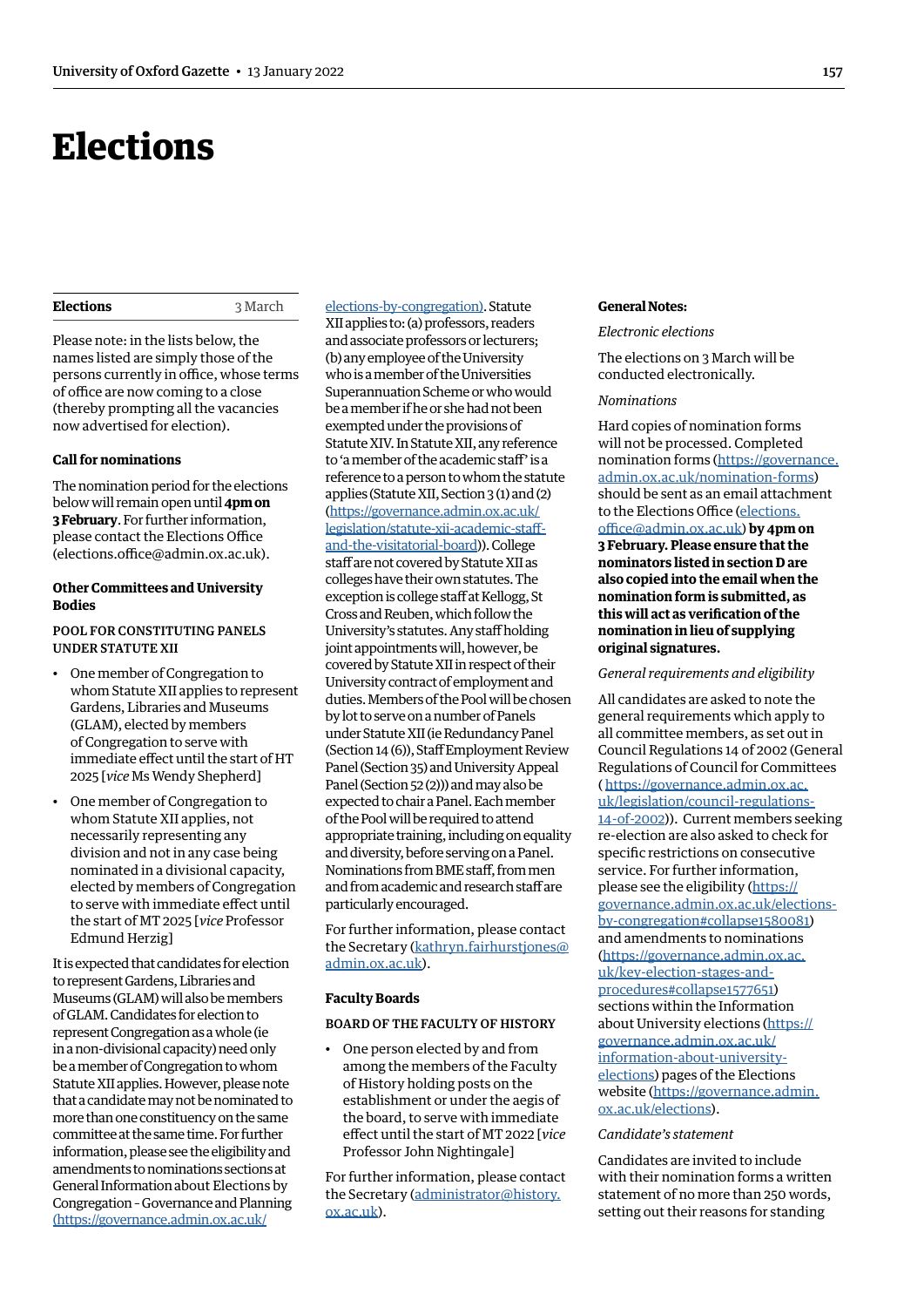# Advertisements

<span id="page-11-0"></span>and qualifications for the office being sought. In the event of a contested election, these statements will be published both online and in the *Gazette*.

#### *Contested elections*

In the event of a contested election, the successful candidates will be determined by an electronic ballot. An email with further instructions will be sent to eligible voters on Wednesday 16 February, using the email addresses provided in the electronic register of Congregation (NB with few exceptions, notably clinical staff, this will be the work address ending 'ox. ac.uk'). Candidates' statements will be published in the *Gazette* dated 17 February. Voters may wish to read these statements before completing their electronic vote. The voting period will close at 4pm on 3 March.

# *Uncontested elections*

If the number of nominations received by the closing date is no more than sufficient to fill the vacancies, the candidates nominated shall be deemed to be duly elected as of the close of the nomination period on Thursday, 3 February. When required, places will be allocated according to academic standing, as defined in Council Regulations 22 of 2002, Part 2: Academic Precedence and Standing (https:// governance.admin.ox.ac.uk/legislation/ council-regulations-22-of-2002). If the number of nominations received by the closing date is less than sufficient to fill the vacancies, those candidates nominated will be deemed elected unopposed, and the remaining vacancies will lapse, in which case, in accordance with the regulations, the places must remain vacant until appointments are made jointly by the Vice-Chancellor and Proctors.

# *Period of office*

All vacancies are from the beginning of TT 2022 unless otherwise stated. In accordance with Congregation Regulations 2 of 2002, in any election where vacancies are to be filled for periods of different length, the elected candidates shall hold office so that the tenure of those who receive more votes shall be longer than that of those who receive fewer votes; but if the election is uncontested or if two candidates receive the same number of votes, the candidate senior in academic standing shall hold office for the longer period.

#### *Further information*

For further information, please contact the Elections Office (elections.office@ admin.ox.ac.uk).

#### *Email*: gazette@admin.ox.ac.uk *Web*: https://[gazette.web.ox.ac.uk/](https://gazette.web.ox.ac.uk/classified-advertising-gazette) [classified-advertising](https://gazette.web.ox.ac.uk/classified-advertising-gazette)-gazette

#### **Deadline**

Advertisements are to be received by noon on Wednesday of the week before publication (ie eight days before publication). Advertisements must be submitted online.

# **Publication**

The *Gazette* is only published online, except for library and archive copies. Charges for all adverts have been reduced to reflect this.

#### **Charges**

Non-commercial advertisers: £10 per insertion of up to 70 words, or £20 per insertion of 71–150 words.

Commercial advertisers: £20 per insertion of up to 70 words, or £40 per insertion of 71–150 words.

Advertisers may also purchase advertising space for a whole academic year (a minimum of eight insertions per term) at a discount of over 50% on the individual advertisement rate: £9.50 per insertion of up to 70 words, or £19 per insertion of 71–150 words.

See the *Gazette* website for examples of whether an advertisement is considered commercial or private: https://[gazette.](https://gazette.web.ox.ac.uk/classified-advertising-gazette) [web.ox.ac.uk/classified-advertising](https://gazette.web.ox.ac.uk/classified-advertising-gazette)gazette.

#### **Online submission and payment**

Advertisements must be submitted and paid for online, using a credit card or debit card, through a secure website. For details, see https://[gazette.web.ox.ac.uk/](https://gazette.web.ox.ac.uk/classified-advertising-gazette) [classified-advertising](https://gazette.web.ox.ac.uk/classified-advertising-gazette)-gazette.

#### **Extracts from the terms and conditions of acceptance of advertisements** *General*

1. Advertisements are accepted for publication at the discretion of the editor of the *Gazette*.

*Note*. When an advertisement is received via the online shop, an acknowledgement will be emailed automatically to the email address provided by the advertiser. The sending of this acknowledgement does not constitute an acceptance of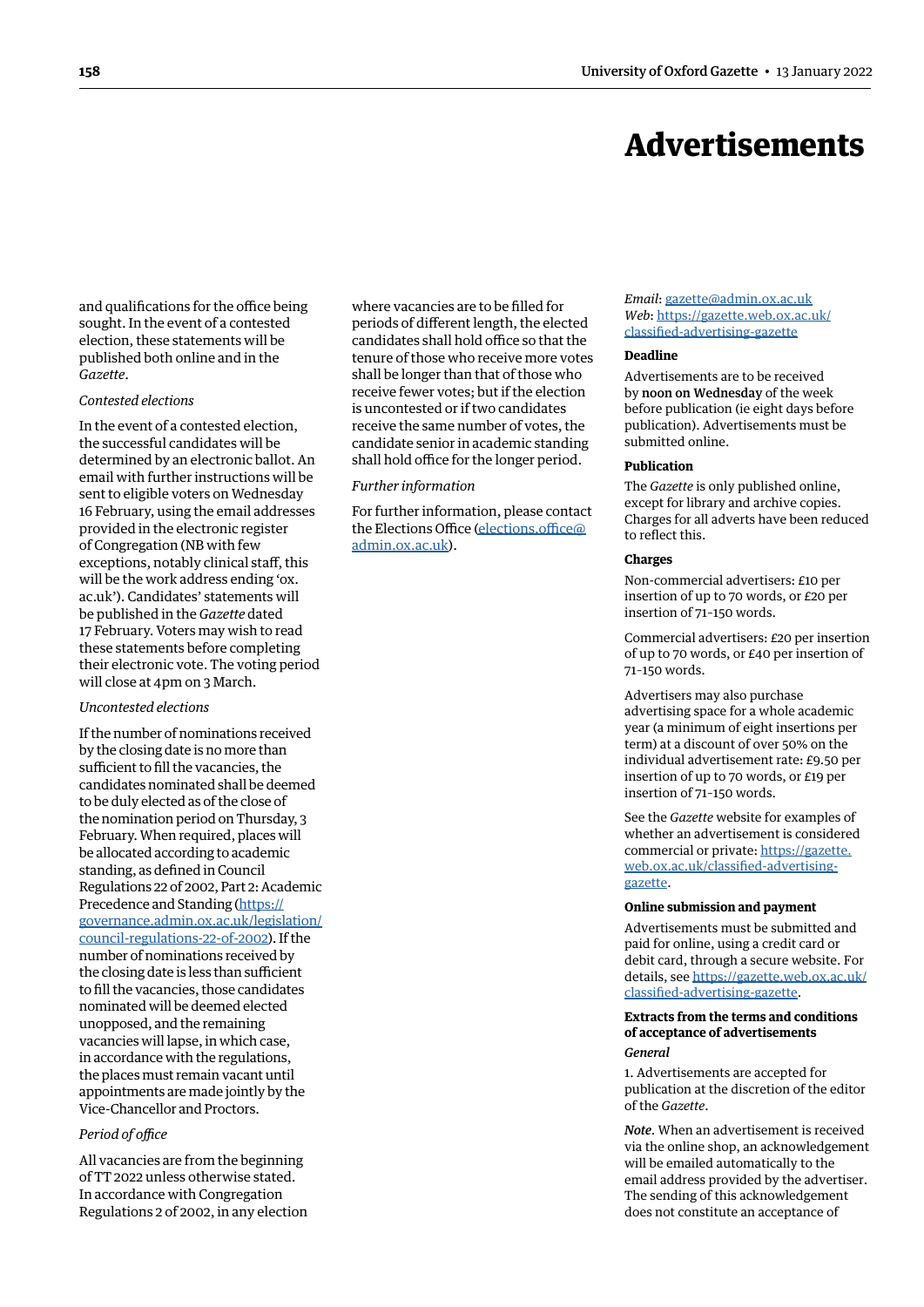the advertisement or an undertaking to publish the advertisement in the *Gazette*.

2. The right of the *Gazette* to edit an advertisement, in particular to abridge when necessary, is reserved.

3. Advertisements must be accompanied by the correct payment, and must be received by the deadline stated above. *No refund can be made for cancellation after the acceptance of advertisements*.

4. Once an advertisement has been submitted for publication, no change to the text can be accepted.

5. Voucher copies or cuttings cannot be supplied.

# *Charges*

6. Two separate charging arrangements will apply, for commercial and private advertisers. The rates applicable at any time will be published regularly in the *Gazette*, and may be obtained upon enquiry. The rates, and guidance on applicability of each rate, are also available online. The editor's decision regarding applicability of these rates to an individual advertiser will be final.

7. Particular arrangements apply to advertisers who declare their intention to advertise for a full academic year ("whole-year advertisers"), and receive a discount on their advertisements for doing so:

a. With effect from January 2022, whole-year advertisers must pay for the year's advertisements upfront via the University's online shop and may opt for 24 insertions (8 per term), 27 insertions (9 per term) or 34 insertions (all issues).

b. Whole-year advertisers whose arrangements were entered into before January 2022 may only withdraw their advertisements partway through the year upon payment of the difference between the discounted rate and the standard rate for each advertisement which has already been published. If such payment is not received by the University of Oxford, the advertiser remains liable for the number of insertions and the discounted rate originally agreed.

#### *Disclaimer*

8. The University of Oxford accepts no responsibility for the content of any advertisement published in the *Gazette*. Readers should note that the inclusion of any advertisement in no way implies approval or recommendation of either the terms of any offer contained in it or of the advertiser by the University of Oxford.

*Advertisers' Warranty and Indemnity*

14. The advertiser warrants:

a. Not to discriminate against any respondents to an advertisement published in the *Gazette* on the basis of their gender, sexual orientation, marital or civil partner status, gender reassignment, race, religion or belief, colour, nationality, ethnic or national origin, disability, age, or pregnancy.

b. That the advertisement does not contravene any current legislation, rules, regulations or applicable codes of practice.

c. That it is not in any way illegal or defamatory or a breach of copyright or an infringement of any other person's intellectual property or other rights.

*You are advised to view our full Terms and Conditions of acceptance of advertisements. Submission of an advertisement implies acceptance of our terms and conditions, which may be found at [https://gazette.web.ox.ac.uk/terms-and](https://gazette.web.ox.ac.uk/terms-and-conditions-acceptance-advertisements)[conditions-acceptance-advertisements](https://gazette.web.ox.ac.uk/terms-and-conditions-acceptance-advertisements), and may also be obtained on application to gazette@admin.ox.ac.uk.*

#### **Miscellaneous**

The Anchor Pub and Grill. Great ribs, steaks, burgers and wings all cooked over charcoal. Barefoot cakes. Awesome cocktails, a big wine list and a huge heated terrace. Open: Weds–Sat noon– 9pm; Sun noon–7pm. Contact: 2 Hayfield Rd, Oxford OX2 6TT, 01865 510282 or info@theanchoroxford.com.

Stone Pine Design card publisher specialising in illustration and printmaking. Beautifully produced, carefully selected designs by internationally renowned artists and illustrators. Free delivery. Purchase directly from our Etsy store, StonePineDesignCards: [https://etsy.](https://etsy.me/2UXit3g) [me/2UXit3g](https://etsy.me/2UXit3g).

St Giles' Parish Rooms for hire. Ideally located close to the city centre at 10 Woodstock Rd OX2 6HT. There is a main hall and a meeting room that can be hired together or separately, and full kitchen facilities. For enquiries regarding availability and to arrange a site visit, contact Meg Peacock, Benefice Manager: 07776 588712 or [sgsm.benefice.](mailto:sgsm.benefice.manager%40gmail.com?subject=) [manager@gmail.com](mailto:sgsm.benefice.manager%40gmail.com?subject=).

Restore – mental illness affects one in four of us in our lifetime, but people can, and do, recover. Restore is a wellestablished Oxfordshire mental health charity that supports people to take control of their own recovery, develop skills and lead meaningful lives. We offer recovery groups, training and employment coaching to make this possible. Founded in 1977, we are also part of OMHP, a partnership of local mental health organisations ([https://](https://omhp.org.uk) [omhp.org.uk](https://omhp.org.uk)). More information: [www.](http://www.restore.org.uk) [restore.org.uk.](http://www.restore.org.uk)

Oxford University Hospitals NHS Foundation Trust wants you to take part in its future. If you have a contract of employment with the University of Oxford in a department within the Medical Sciences Division, or hold an honorary contract award with OUH for at least 12 months, you can join our staff constituency. University of Oxford staff belonging to other departments can join us as public members. To join us, visit www.ouh.nhs.uk/ft.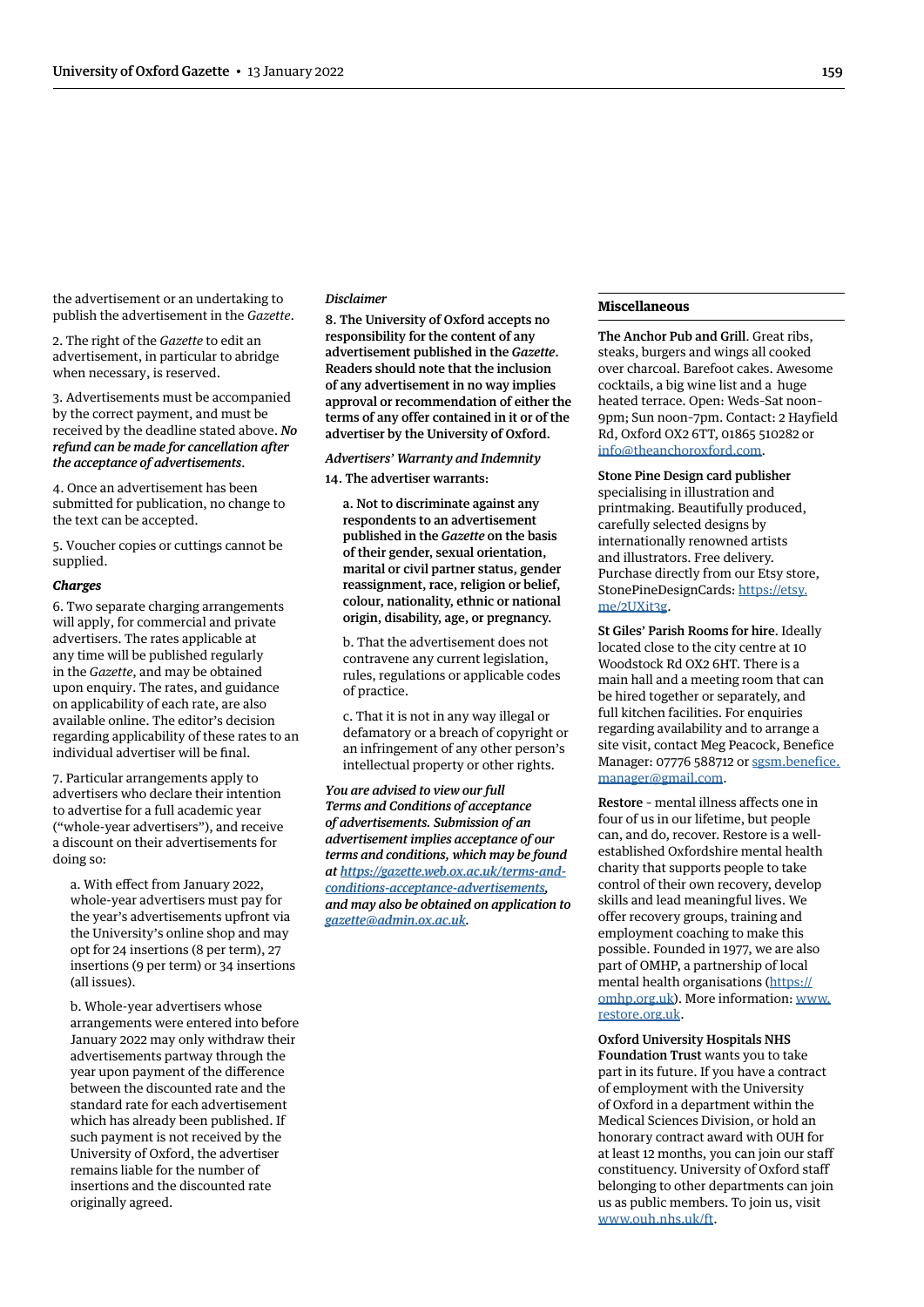# **Research participants sought**

We are looking for healthy fluent English-speaking volunteers aged 18-45 with or without lazy eye, who are not pregnant, for an MRI scan. Participants need to be available for up to three study visits, involving a visit to an orthoptist for participants with lazy eye (30 min), a brain scan (90 min) and a visual test (60 min). Please contact Dr Betina Ip via email at vision.study@ndcn.ox.ac.uk for more information.

# **Groups and societies**

The Oxford University Newcomers' Club is run by volunteers and supported by the University. Our aim is to welcome all partners of graduate students, academics, visiting scholars and staff members, especially those who have recently arrived. As a globally diverse and inclusive group, we offer a warm and friendly environment in which to meet others in Oxford. We also provide information, both general and of special interest, and many opportunities to share experiences as well as to take part in organised events and activities. Please go to our website, [www.newcomers.ox.ac.](http://www.newcomers.ox.ac.uk) [uk,](http://www.newcomers.ox.ac.uk) for more information and up to date details of all our activities.

#### **Sell your unwanted books**

Sell your unwanted books at competitive prices. If you need extra space or are clearing college rooms, a home or an office, we would be keen to quote for books and CDs. Rare items and collections of 75 or more wanted if in VG condition; academic and non-academic subjects. We can view and collect. Contact Graham Nelson at History Bookshop Ltd on 01451 821660 or sales@historybookshop.com.

#### **Antiques bought and sold**

Antiques wanted and for sale – quality antiques such as furniture, fire guards, grates and related items, silver, pictures, china and objets d'art. Please contact Greenway Antiques of Witney, 90 Corn Street, Witney OX28 6BU on 01993 705026 or 07831 585014 or email [jean\\_greenway@](mailto:jean_greenway%40hotmail.com?subject=) [hotmail.com](mailto:jean_greenway%40hotmail.com?subject=).

# **Services offered**

Big or small, we ship it all. Plus free pick up anywhere in Oxford. Also full printing services available (both online and serviced), 24 hour photocopying, private mailing addresses, fax bureau, mailing services and much more. Contact or visit Mail Boxes Etc, 266 Banbury Rd, Oxford. Tel: 01865 514655. Fax: 01865 514656. Email: staff@mbesummertown.co.uk. Also at 94 London Rd, Oxford. Tel: 01865 741729. Fax: 01865 742431. Email: [staff@](mailto:staff%40mbeheadington.co.uk?subject=) [mbeheadington.co.uk.](mailto:staff%40mbeheadington.co.uk?subject=)

Oxford's low-cost packing and shipping experts. Specialised in packing and shipping books, clothing, computers, musical instruments, fragile laboratory equipment, rowing oars, valuable paintings or other household items, we specialise in custom packing and worldwide delivery by road, sea and air. Pack & Send, 3 Botley Rd, Oxford, OX2 0AA. Tel: 01865 260610. Email: [oxford@](mailto:oxford%40packsend.co.uk?subject=) [packsend.co.uk.](mailto:oxford%40packsend.co.uk?subject=)

Experienced freelance proofreader and editor available to work on papers, reports and case studies, in compliance with University requirements, journals and public communications material. To discuss your project, please email me via: [https://greenquillproductions.co.uk/](https://greenquillproductions.co.uk/contact) [contact,](https://greenquillproductions.co.uk/contact) quoting Proof/editing\_Gaz2021.

#### **Situations vacant**

Are you looking for interesting and stimulating temporary work? Are you available immediately to work in and around the Oxford area? Do you have administration or clerical skills? Then we would be very interested in talking to you. The Temporary Staffing Service is an internal department supplying temporary workers to a wide range of temporary assignments across the vast network of departments within the University. Further information: 01865 612360, tssapply@admin.ox.ac.uk or [www.admin.](http://www.admin.ox.ac.uk/tss/tempstaff) [ox.ac.uk/tss/tempstaff.](http://www.admin.ox.ac.uk/tss/tempstaff)

#### **Houses to let**

Cottage to let. Recently refurbished and furnished. Quiet position with fine views down a farm track, 7 miles from the centre of Oxford. 1 bedroom, kitchen and living space, ground source heating. Would suit single academic/couple. £1,300pcm. Contact: 07801 257131.

# **Flats to let**

Are you an academic looking for a fully furnished short-term rental property in Oxford? If so, my recently renovated, comfortable ground-floor flat in Marston/ Headington will be available from late Jan. It has 2 double bedrooms, 2 bathrooms (1 en suite), an open-plan kitchen/dining/living area, a private lowmaintenance garden, off-road parking for 1 car and high-speed broadband. A study could be made available if required. Please contact susannalob@gmail.com for further details.

#### **Accommodation offered**

Self-contained annexe for rent in Charlbury (Oxfordshire, Cotswolds). Walkable distance to bus, train station, deli, cafes, shops and pubs. Stunning walking, running and cycling routes. Furnished with double bed, TV, Wi-Fi, kettle, washing machine, dishwasher, desk space and office chair. Full inventory available. Would suit a visiting academic/ postdoc or young professional, possibly a couple. Rent from £900pm. Available 1 Feb. Photos available on request. Contact: sarah.queralt@gmail.com.

#### **Self-catering apartments**

Visiting Oxford? Studio, 1-, 2- and 3-bed properties conveniently located for various colleges and University departments. Available from 1 week to several months. Apartments are serviced, with linen provided and all bills included. Details, location maps and photos can be found on our website at www. shortletspace.co.uk. Contact us by email on stay@shortletspace.co.uk or call us on 01993 811711.

The only Visit England 5-star-accredited self-catering accommodation in the heart of the city: a modern, luxurious, award-winning 1-bedroom apartment in the historic Castle Quarter. An enviable quiet, central location ideal for academic professional lets from 4 days to 5 months. Includes all utilities, Wi-Fi, Smart TV, weekly linen change. We manage all duties ourselves to ensure that superior quality is maintained. Web: www.pmcdomus.co.uk. Email: [pat@](mailto:pat%40pmcdomus.co.uk?subject=) [pmcdomus.co.uk.](mailto:pat%40pmcdomus.co.uk?subject=) Tel: 01869 277557.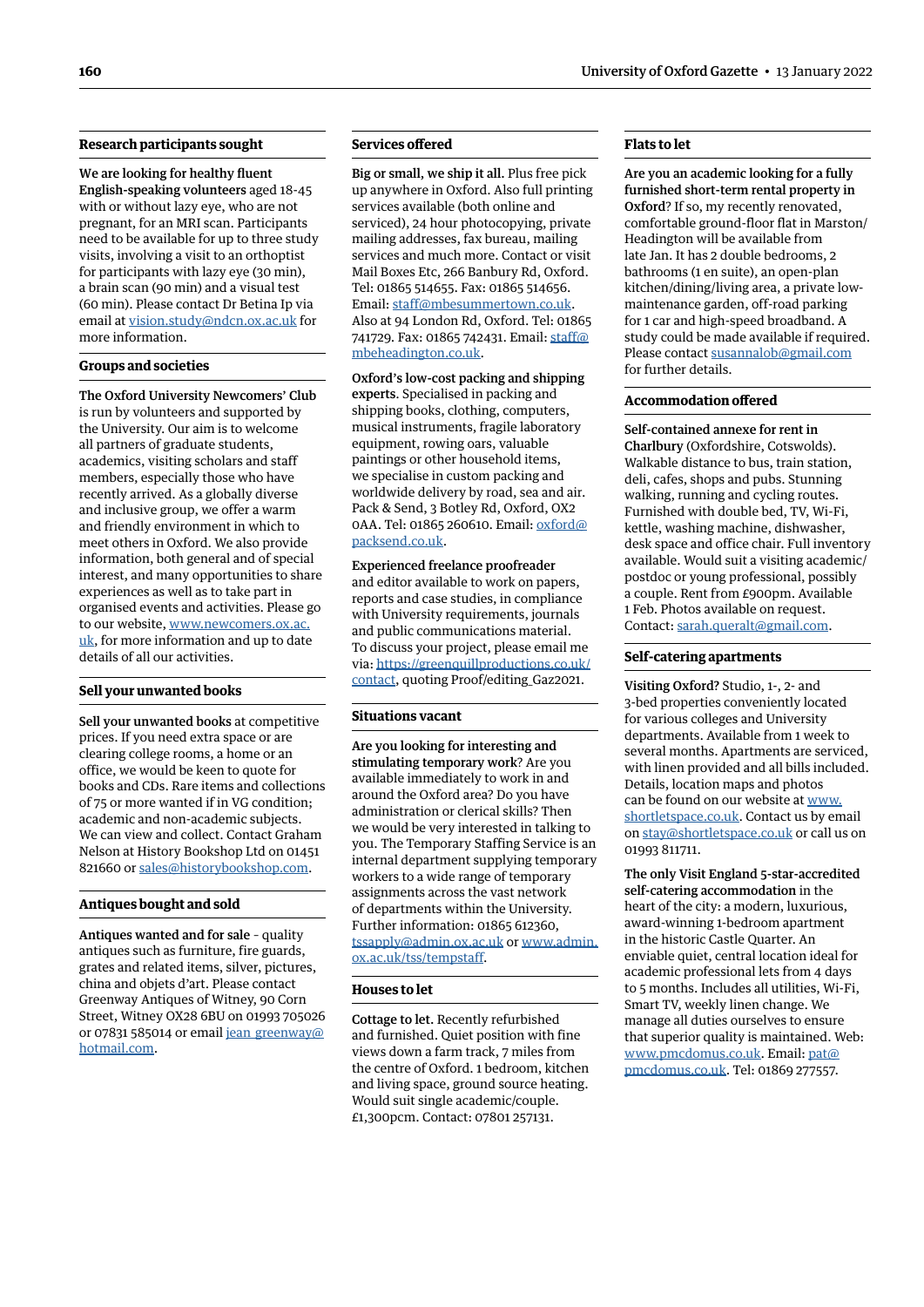# <span id="page-14-0"></span>Notifications of Prizes, Grants and Funding

# **Notifications** of Vacancies

Please refer to the website, or contact the email address shown, for further details of the awards below.

Students of the University should refer to the Student Funding website for advice on fees and funding at [www.](http://www.ox.ac.uk/students/fees-funding) [ox.ac.uk/students/fees-funding](http://www.ox.ac.uk/students/fees-funding).

# **Australian National University Study Exchange**

Australian National University Study Exchange; open to Oxford DPhil students to undertake a period of study or research at ANU; travel grant available; 1 February; [www.ox.ac.uk/](http://www.ox.ac.uk/students/fees-funding/international/scholarships-exchanges/anu) [students/fees-funding/international/](http://www.ox.ac.uk/students/fees-funding/international/scholarships-exchanges/anu) [scholarships-exchanges/anu](http://www.ox.ac.uk/students/fees-funding/international/scholarships-exchanges/anu)

# **Gladstone Memorial Trust: Travel Awards**

Gladstone Memorial Trust; 2022 Travel Awards; open to Oxford and Cambridge undergraduates (exceptionally including final-year undergraduates, owing to the disruption caused by the pandemic); to provide an opportunity to travel abroad and extend winners' knowledge of foreign countries; up to £600; 7 February (interviews 8 March in London); [www.](http://www.gladstonememorialtrust.org) [gladstonememorialtrust.org](http://www.gladstonememorialtrust.org)

# **Medical Sciences Division: Peter Beaconsfield Prize in Physiological Sciences**

Medical Sciences Division; Peter Beaconsfield Prize in Physiological Sciences; open to postgraduate students in Physiological Sciences (registered in the departments of Physiology, Anatomy and Genetics; Pharmacology; Pathology; Biochemistry; or Experimental Psychology) who have applied for transfer to DPhil status in the 12 months preceding the closing date; to reward young researchers capable of escaping from the stereotype of narrow specialisation, and who display a wider grasp of the significance and potential applicability of their research; £1,000 and £500; 29 April; [https://canvas.ox.ac.](https://canvas.ox.ac.uk/courses/22105/pages/the-peter-beaconsfield-prize-in-physiological-sciences) [uk/courses/22105/pages/the-peter](https://canvas.ox.ac.uk/courses/22105/pages/the-peter-beaconsfield-prize-in-physiological-sciences)[beaconsfield-prize-in-physiological](https://canvas.ox.ac.uk/courses/22105/pages/the-peter-beaconsfield-prize-in-physiological-sciences)[sciences](https://canvas.ox.ac.uk/courses/22105/pages/the-peter-beaconsfield-prize-in-physiological-sciences) or holly.shaw@medsci.ox.ac. uk

Please refer to the website, or contact the email address shown, for further details of the vacancy. For a full list of vacancies in the University and colleges, see [www.jobs.ox.ac.uk/home.](http://www.jobs.ox.ac.uk/home)

The University is committed to equality and valuing diversity.

# **University of Oxford**

Department of Chemistry; Waynflete Professorship of Chemistry; 14 February; [https://my.corehr.com/pls/](https://my.corehr.com/pls/uoxrecruit/erq_jobspec_details_form.jobspec?p_id=149836) [uoxrecruit/erq\\_jobspec\\_details\\_form.](https://my.corehr.com/pls/uoxrecruit/erq_jobspec_details_form.jobspec?p_id=149836) [jobspec?p\\_id=149836](https://my.corehr.com/pls/uoxrecruit/erq_jobspec_details_form.jobspec?p_id=149836)

Faculty of Law; Jacques Delors Professorship of European Union Law; 24 January; [https://my.corehr.com/pls/](https://my.corehr.com/pls/uoxrecruit/erq_jobspec_details_form.jobspec?p_id=152869) [uoxrecruit/erq\\_jobspec\\_details\\_form.](https://my.corehr.com/pls/uoxrecruit/erq_jobspec_details_form.jobspec?p_id=152869) [jobspec?p\\_id=152869](https://my.corehr.com/pls/uoxrecruit/erq_jobspec_details_form.jobspec?p_id=152869)

Mathematical Institute in association with St Peter's; Associate Professor of Pure Mathematics (with a preference for areas relating to Geometry); £48,835–£65,574; 26 January; [https://](https://my.corehr.com/pls/uoxrecruit/erq_jobspec_details_form.jobspec?p_id=155108) [my.corehr.com/pls/uoxrecruit/](https://my.corehr.com/pls/uoxrecruit/erq_jobspec_details_form.jobspec?p_id=155108) [erq\\_jobspec\\_details\\_form.jobspec?p\\_](https://my.corehr.com/pls/uoxrecruit/erq_jobspec_details_form.jobspec?p_id=155108) [id=155108](https://my.corehr.com/pls/uoxrecruit/erq_jobspec_details_form.jobspec?p_id=155108)

Mathematical Institute; Postdoctoral Research Associate in the Future of Algorithmic Competition; £33,309– £35,326; 18 January; [https://my.corehr.](https://my.corehr.com/pls/uoxrecruit/erq_jobspec_details_form.jobspec?p_id=155036) [com/pls/uoxrecruit/erq\\_jobspec\\_](https://my.corehr.com/pls/uoxrecruit/erq_jobspec_details_form.jobspec?p_id=155036) [details\\_form.jobspec?p\\_id=155036](https://my.corehr.com/pls/uoxrecruit/erq_jobspec_details_form.jobspec?p_id=155036)

Mathematical Institute; Postdoctoral Research Associate in Data Science for Mental Health; £33,309–£40,927; 17 January; [https://my.corehr.com/pls/](https://my.corehr.com/pls/uoxrecruit/erq_jobspec_details_form.jobspec?p_id=155387) [uoxrecruit/erq\\_jobspec\\_details\\_form.](https://my.corehr.com/pls/uoxrecruit/erq_jobspec_details_form.jobspec?p_id=155387) [jobspec?p\\_id=155387](https://my.corehr.com/pls/uoxrecruit/erq_jobspec_details_form.jobspec?p_id=155387)

Mathematical Institute; Postdoctoral Research Associate in Mathematical Modelling of the Brain; £33,309– £40,927; 19 January; [https://my.corehr.](https://my.corehr.com/pls/uoxrecruit/erq_jobspec_details_form.jobspec?p_id=155303) [com/pls/uoxrecruit/erq\\_jobspec\\_](https://my.corehr.com/pls/uoxrecruit/erq_jobspec_details_form.jobspec?p_id=155303) [details\\_form.jobspec?p\\_id=155303](https://my.corehr.com/pls/uoxrecruit/erq_jobspec_details_form.jobspec?p_id=155303)